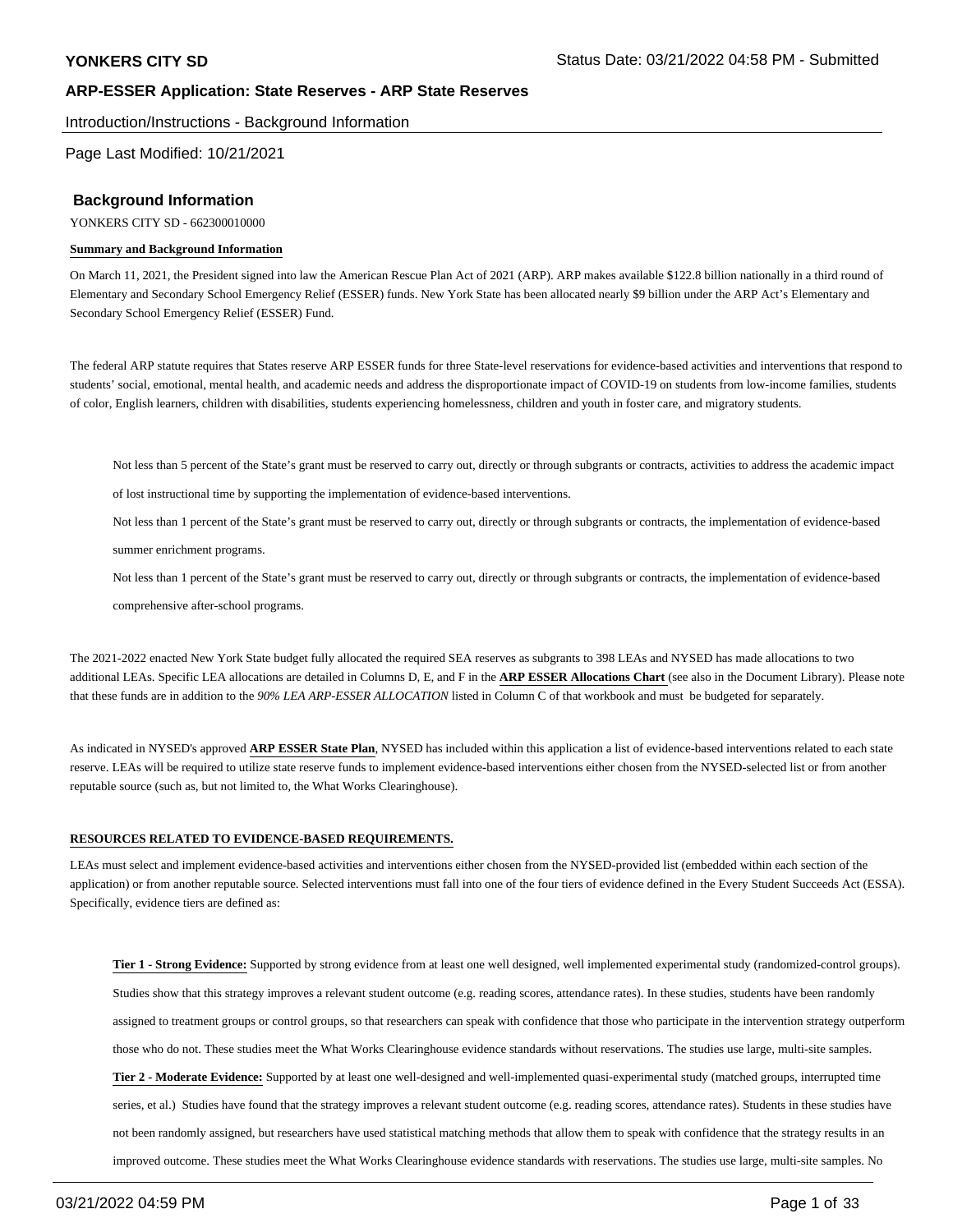#### Introduction/Instructions - Background Information

Page Last Modified: 10/21/2021

other studies show that this strategy negatively impacts an outcome.

Tier 3 - Promising Evidence: Supported by at least one well designed, well implemented correlational study with statistical controls for selection bias. T is evidence that this strategy improves a student outcome (reading scores, attendance rates), but that research may consist of correlational studies -- studie can show a relationship between the strategy and outcome but cannot show that the improved outcome was the result of the strategy. The studies supporti Tier 3 strategies do not have to be based on large, multi-site samples. A strategy that would otherwise be considered Tier 1 or Tier 2, but it does not meet sample size requirements, is considered Tier 3. No other studies show that this strategy negatively impacts an outcome.

**Tier 4 - Demonstrates a Rationale:** High-quality research findings or positive evaluation suggests that this will likely improve student outcomes or other relevant outcomes; and there are ongoing efforts to examine the effects of such activity, strategy, or intervention. Based on existing research, the intervent cannot yet be defined as a Tier 1, Tier 2 or Tier 3. However, there is good reason to believe — based on existing research and data — that the intervention could improve relevant student outcomes.

Further information may be found in the Federal Guidance on Evidence-Based Interventions. There are a number of resources available that identify research v supports specific interventions. Districts and schools are encouraged to review the various clearinghouses to find programs, strategies, and interventions that align the needs identified during the needs assessment process. Finally, additional technical assistance materials to support LEA planning and implementation of strateg and interventions are available on the Department's **ARP ESSER webpage** and in the Document Library.

#### **Project Period**

March 13, 2020 to September 30, 2024 to obligate funds. Funds must be fully liquidated and an FS-10F Final Expenditure Report submitted by October 31, 2024.

#### **Project Number**

The project number stems for the three state-reserve programs are:

| Fund Code    | Project                                                                                       |
|--------------|-----------------------------------------------------------------------------------------------|
| 5884-21-XXXX | ARP-ESSER 5% State-Level Reserve - Addressing the Impact of Lost<br><b>Instructional Time</b> |
| 5883-21-XXXX | ARP-ESSER 1% State-Level Reserve - Comprehensive After School                                 |
| 5882-21-XXXX | ARP-ESSER 1% State-Level Reserve - Summer Learning and Enrichment                             |

This number should be used on the appropriate FS-10 budget form.

#### **Submission Deadline**

Completed applications are due by **November 30, 2021** (with extensions by request) and will be reviewed on a rolling basis.

If an eligible school district does not intent to apply for one or more of its ARP ESSER State Reserve allocations, please advise NYSED by emailing CARESAct@nysed.gov prior to **November 5, 2021**.

Please note that applications must be submitted and fully approved by no later than March 23, 2022. LEAs that have not been issued a Grant Award Notice by that time will be at risk of having their ARP-ESSER State Reserve allocation returned to the United States Department of Education.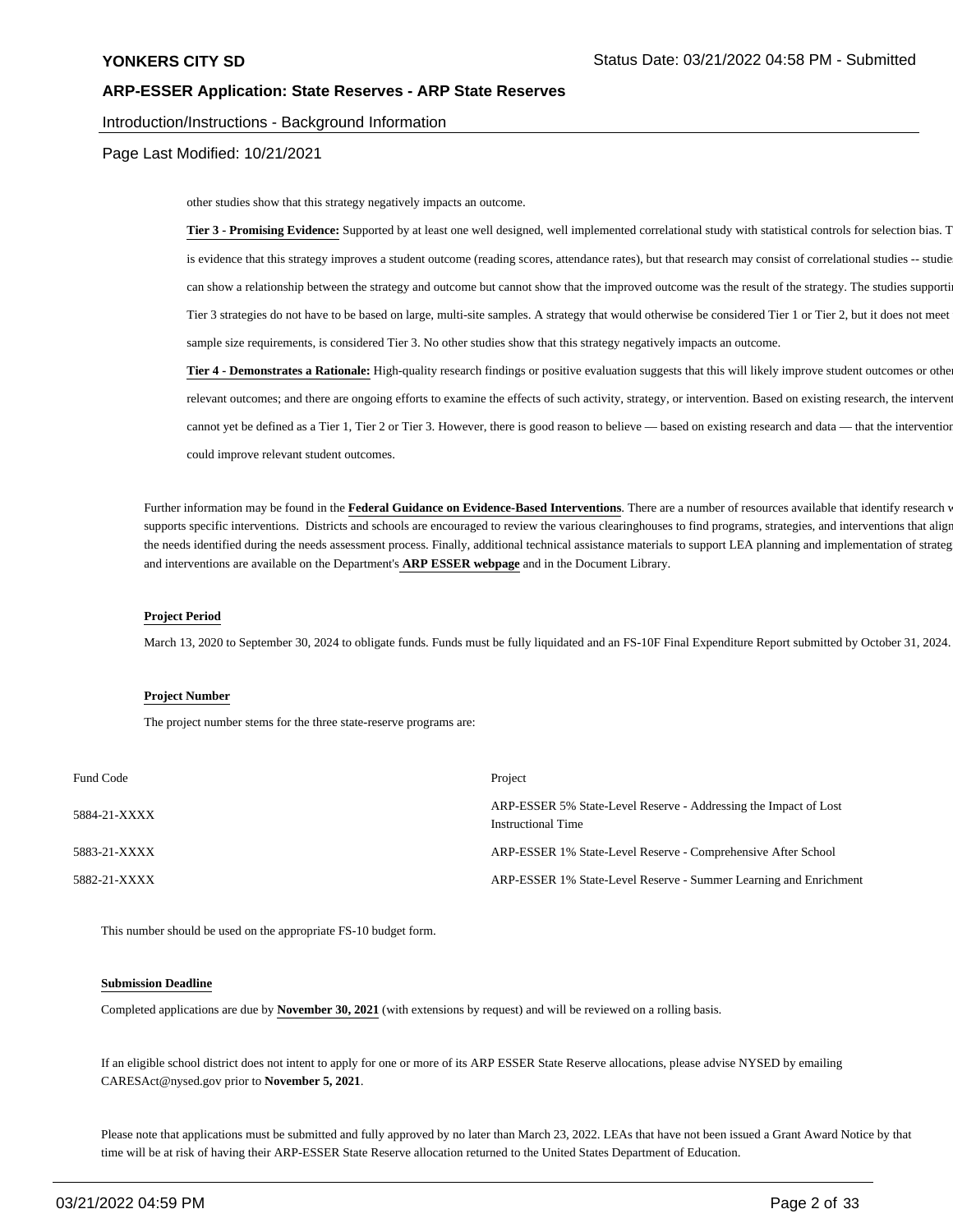Introduction/Instructions - Background Information

Page Last Modified: 10/21/2021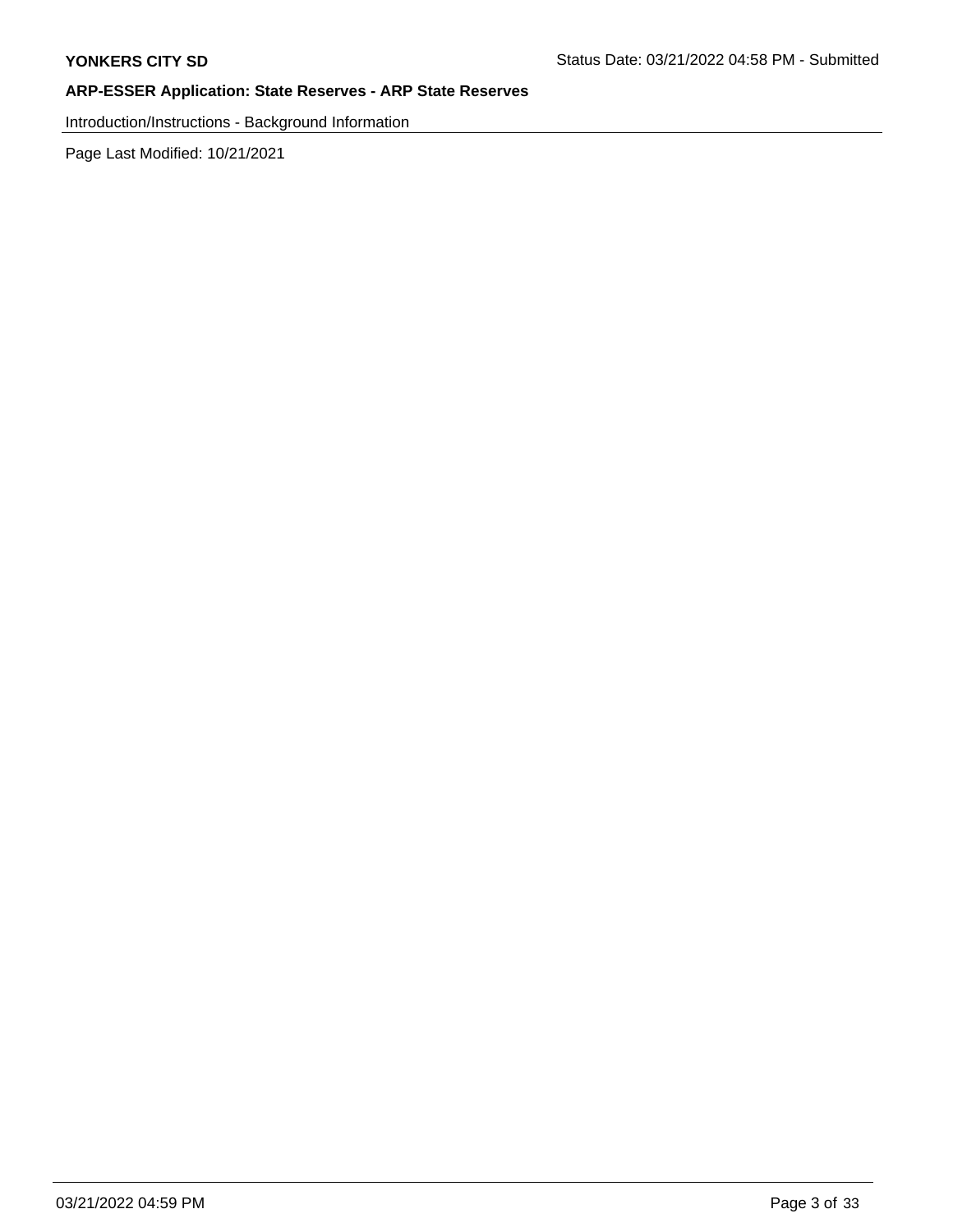Introduction/Instructions - Submission Instructions

Page Last Modified: 10/21/2021

#### **Submission Instructions**

YONKERS CITY SD - 662300010000

#### **Directions for Submitting the Application:**

The online application may only be submitted/certified by the chief school officer of the applicant LEA. The designated superintendent (public school LEAs), and the chief executive officer, board of trustees president, or school employee designated by the board of trustees (charter school LEAs) are the only administrators with the submit/certify rights necessary to successfully submit and certify a completed application for NYSED review.

LEAs *ARE NOT REQUIRED* to send hard copies of general application materials to the Department.

LEAs *ARE REQUIRED* to send signed originals and two hard copies of each FS-10 Budget Form to:

 *Office of ESSA-Funded Programs - Rm 320 EB RE: ARP-ESSER Application – State Reserves New York State Education Department 89 Washington Avenue Albany, NY 12234*

#### **Deadline for Submitting the Application:**

The *ARP-ESSER Application – State Reserves* is **due by November 30, 2021**.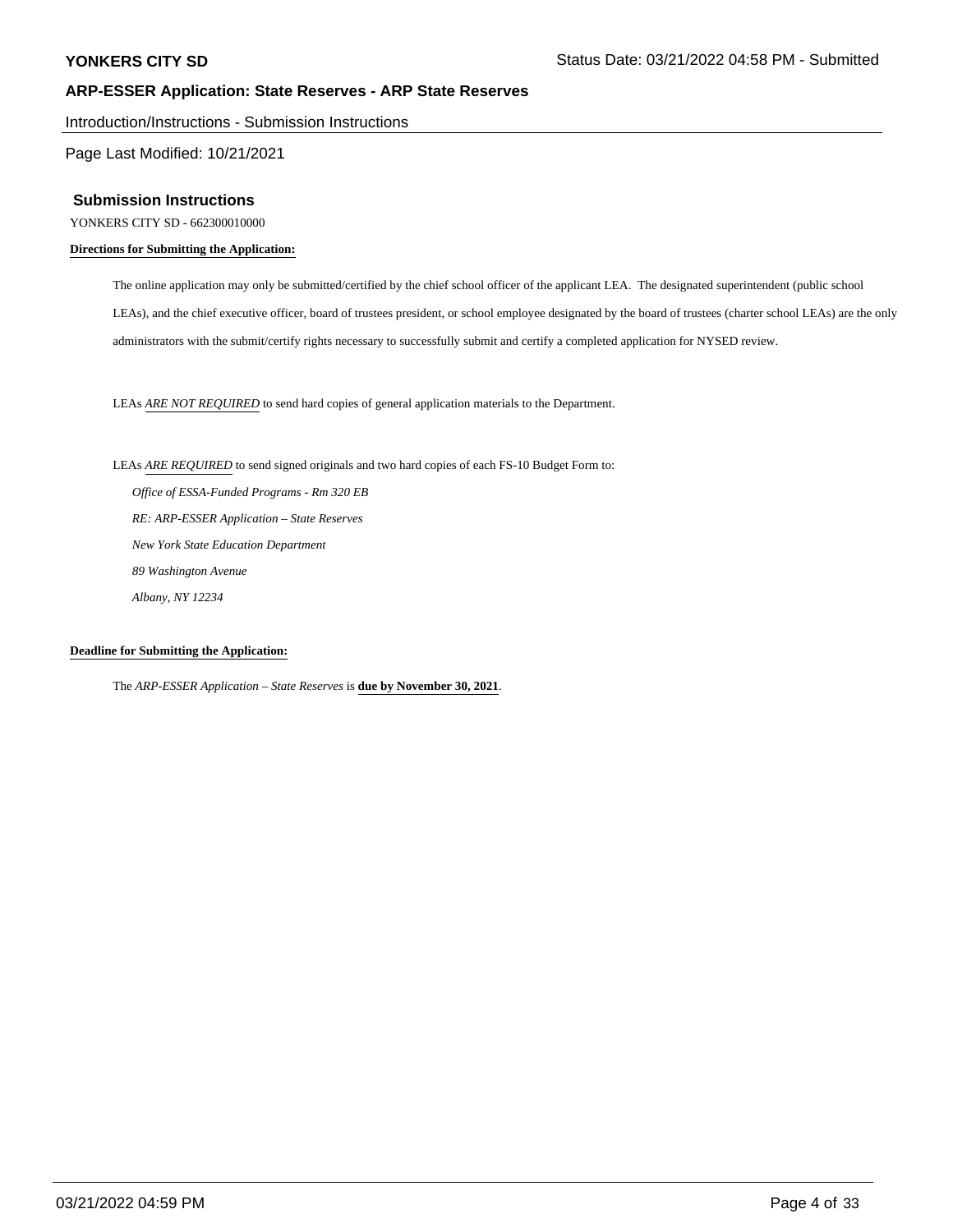#### Assurances - Assurances

Page Last Modified: 10/21/2021

## **ARP-ESSER State Reserve: Assurances**

**1. The LEA assures that ESSER funds are used for activities allowable under section 2001(e) of the ARP Act, 18003(d) of the CARES Act and 313(d) of the CRRSA Act.**

 $\Xi$  YES, the LEA provides the above assurance.

- **2. The LEA assures that it will comply with all reporting requirements at such time and in such manner and containing such information as the Commissioner may reasonably require, including on matters such as but not limited to:**
	- **1. data on each school's mode of instruction (remote, hybrid, in-person), including student attendance data (disaggregated by student subgroup) for each modality;**
	- **2. LEA uses of funds to meet students' social, emotional, and academic needs, including through summer enrichment programming and other evidence-based interventions, and how they advance equity for underserved students;**
	- **3. LEA uses of funds to sustain and support access to early childhood education programs;**
	- **4. impacts and outcomes (disaggregated by student subgroup) through use of ARP ESSER funding (e.g., quantitative and qualitative results of ARP ESSER funding, including on personnel, student learning, and budgeting at the school and district level);**
	- **5. student data (disaggregated by student subgroup) related to how the COVID-19 pandemic has affected instruction and learning;**
	- **6. requirements under the Federal Financial Accountability Transparency Act (FFATA); and**
	- **7. additional reporting requirements as may be necessary to ensure accountability and transparency of ARP ESSER funds.**
	- YES, the LEA provides the above assurance.
- **3. The LEA assures that records pertaining to the ARP ESSER award under 2 C.F.R. § 200.334 and 34 C.F.R. §76.730, including financial records related to use of grant funds, will be retained separately from other grant funds, including but not limited to funds that an LEA receives under the Coronavirus Aid, Relief, and Economic Security Act (CARES Act) and the Coronavirus Response and Relief Supplemental Appropriations Act, 2021 (CRRSA Act).**

YES, the LEA provides the above assurance.

**4. The LEA assures that the LEA will cooperate with any examination of records with respect to such funds by making records available for inspection, production, and examination, and authorized individuals available for interview and examination, upon the request of (i) the Department and/or its Inspector General; or (ii) any other federal agency, commission, or department in the lawful exercise of its jurisdiction and authority.**

YES, the LEA provides the above assurance.

**5. The LEA assures that the LEA will comply with all applicable assurances in OMB Standard Forms 424B and D (Assurances for Non-Construction and Construction Programs), including the assurances relating to the legal authority to apply for assistance; access to records; conflict of interest; merit systems; nondiscrimination; Hatch Act provisions; labor standards; flood hazards; historic preservation; protection of human subjects; animal welfare; lead-based paint; Single Audit Act; and the general agreement to comply with all applicable Federal laws, executive orders and regulations.**

■ YES, the LEA provides the above assurance.

**6. The LEA assures that the LEA will have on file with the SEA a set of assurances that meets the requirements of section 442 of the General Education Provisions Act (GEPA) (20 U.S.C. 1232e).**

 $\boxtimes$  YES, the LEA provides the above assurance.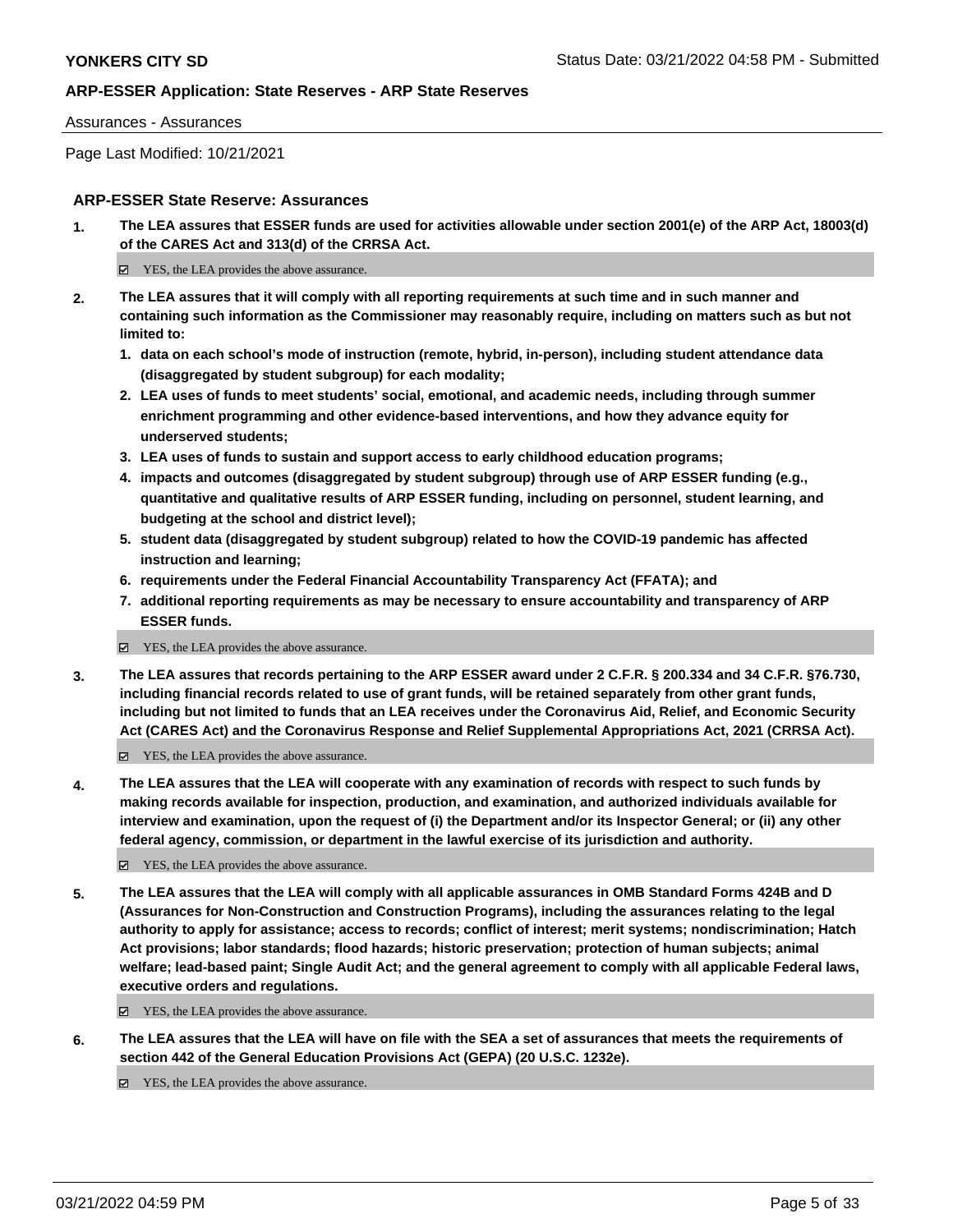Assurances - Assurances

Page Last Modified: 10/21/2021

**7. The LEA assures that the LEA will comply with the requirements of section 427 of GEPA (20 U.S.C. 1228a). The description must include information on the steps the LEA proposes to take to permit students, teachers, and other program beneficiaries to overcome barriers (including barriers based on gender, race, color, national origin, disability, and age) that impede equal access to, or participation in, the program.**

■ YES, the LEA provides the above assurance.

**8. The LEA assures that the LEA is using ARP ESSER funds for purposes that are reasonable, necessary, and allocable under the ARP.**

■ YES, the LEA provides the above assurance.

**9. The LEA assures that the LEA will comply with the provisions of all applicable acts, regulations and assurances; the following provisions of Education Department General Administrative Regulations (EDGAR) 34 CFR parts 76, 77, 81, 82, 84, 97, 98, and 99; the OMB Guidelines to Agencies on Governmentwide Debarment and Suspension (Nonprocurement) in 2 CFR part 180, as adopted and amended as regulations of the Department in 2 CFR part 3485; and the Uniform Guidance in 2 CFR part 200, as adopted and amended as regulations of the Department in 2 CFR part 34.**

YES, the LEA provides the above assurance.

**10. The LEA assures that federal grant recipients, sub recipients and their grant personnel are prohibited from text messaging while driving a government owned vehicle, or while driving their own privately owned vehicle during official grant business, or from using government supplied electronic equipment to text message or email when driving as per Executive Order 13513,"Federal Leadership on Reducing Text Messaging While Driving," October 1,2009.**

YES, the LEA provides the above assurance.

**11. The LEA assures that no Federal appropriated funds have been paid or will be paid to any person for influencing or attempting to influence an officer or employee of any agency, a Member of Congress, an officer or employee of Congress, or an employee of a Member of Congress in connection with the making or renewal of Federal grants under this program.**

YES, the LEA provides the above assurance.

- **12. The LEA assures that:**
	- **1. the LEA will administer each program covered by the application in accordance with all applicable statutes, regulations, program plans, and applications;**
	- **2. control of funds provided to the LEA under each program, and title to property acquired with those funds, will be in a public agency and that a public agency will administer those funds and property;**
	- **3. the LEA will use fiscal control and fund accounting procedures that will ensure proper disbursement of, and accounting for, Federal funds paid to that agency under each program;**
	- **4. the LEA will make reports to the State agency or board and to the Secretary as may reasonably be necessary to enable the State agency or board and the Secretary to perform their duties and that the local educational agency will maintain such records, including the records required under section 1232f of this title, and provide access to those records, as the State agency or board or the Secretary deem necessary to perform their duties; and**
	- **5. the LEA will provide reasonable opportunities for the participation by teachers, parents, and other interested agencies, organizations, and individuals in the planning for and operation of each program.**

YES, the LEA provides the above assurance.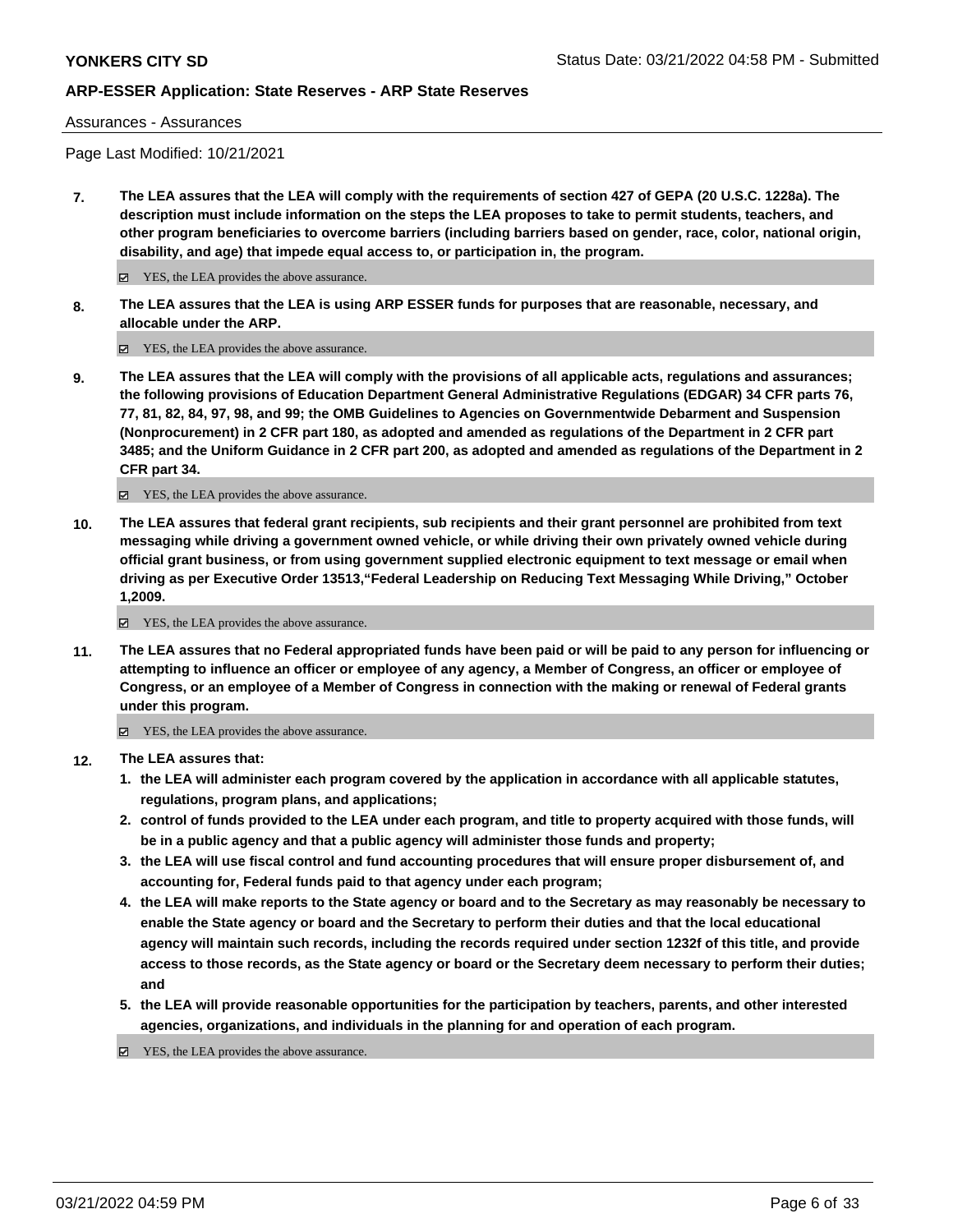#### Assurances - Assurances

Page Last Modified: 10/21/2021

### **13. The LEA assures that:**

- **1. any application, evaluation, periodic program plan or report relating to each program will be made readily available to parents and other members of the general public;**
- **2. in the case of any project involving construction—(A) the project is not inconsistent with overall State plans for the construction of school facilities, and (B) in developing plans for construction, due consideration will be given to excellence of architecture and design and to compliance with standards prescribed by the Secretary under section 794 of title 29 in order to ensure that facilities constructed with the use of Federal funds are accessible to and usable by individuals with disabilities;**
- **3. the local educational agency has adopted effective procedures for acquiring and disseminating to teachers and administrators participating in each program significant information from educational research, demonstrations, and similar projects, and for adopting, where appropriate, promising educational practices developed through such projects; and**
- **4. none of the funds expended under any applicable program will be used to acquire equipment (including computer software) in any instance in which such acquisition results in a direct financial benefit to any organization representing the interests of the purchasing entity or its employees or any affiliate of such an organization.**

YES, the LEA provides the above assurance.

**14. The LEA assures that the LEA will comply with the maintenance of equity provision in section 2004(c) of the ARP.**

YES, the LEA provides the above assurance.

**15. The LEA assures that the LEA will engage in meaningful consultation with stakeholders and give the public an opportunity to provide input in the ARP-ESSER State Reserve use of funds. Specifically, an LEA will engage in meaningful consultation with students; families; school and district administrators (including special education administrators); and teachers, principals, school leaders, other educators, school staff, and their unions. Additionally, an LEA must engage in meaningful consultation with each of the following, to the extent present in or served by the LEA: Tribes; civil rights organizations (including disability rights organizations); and stakeholders representing the interests of children with disabilities, English learners, children experiencing homelessness, children in foster care, migratory students, students involved with the juvenile justice system, and other underserved students.**

YES, the LEA provides the above assurance.

**16. The LEA assures that its plan for ARP-ESSER State Reserve use of funds will be: in an understandable and uniform format; to the extent practicable, written in a language that parents can understand or, if not practicable, orally translated; and, upon request by a parent who is an individual with a disability, provided in an alternative format accessible to that parent.**

YES, the LEA provides the above assurance.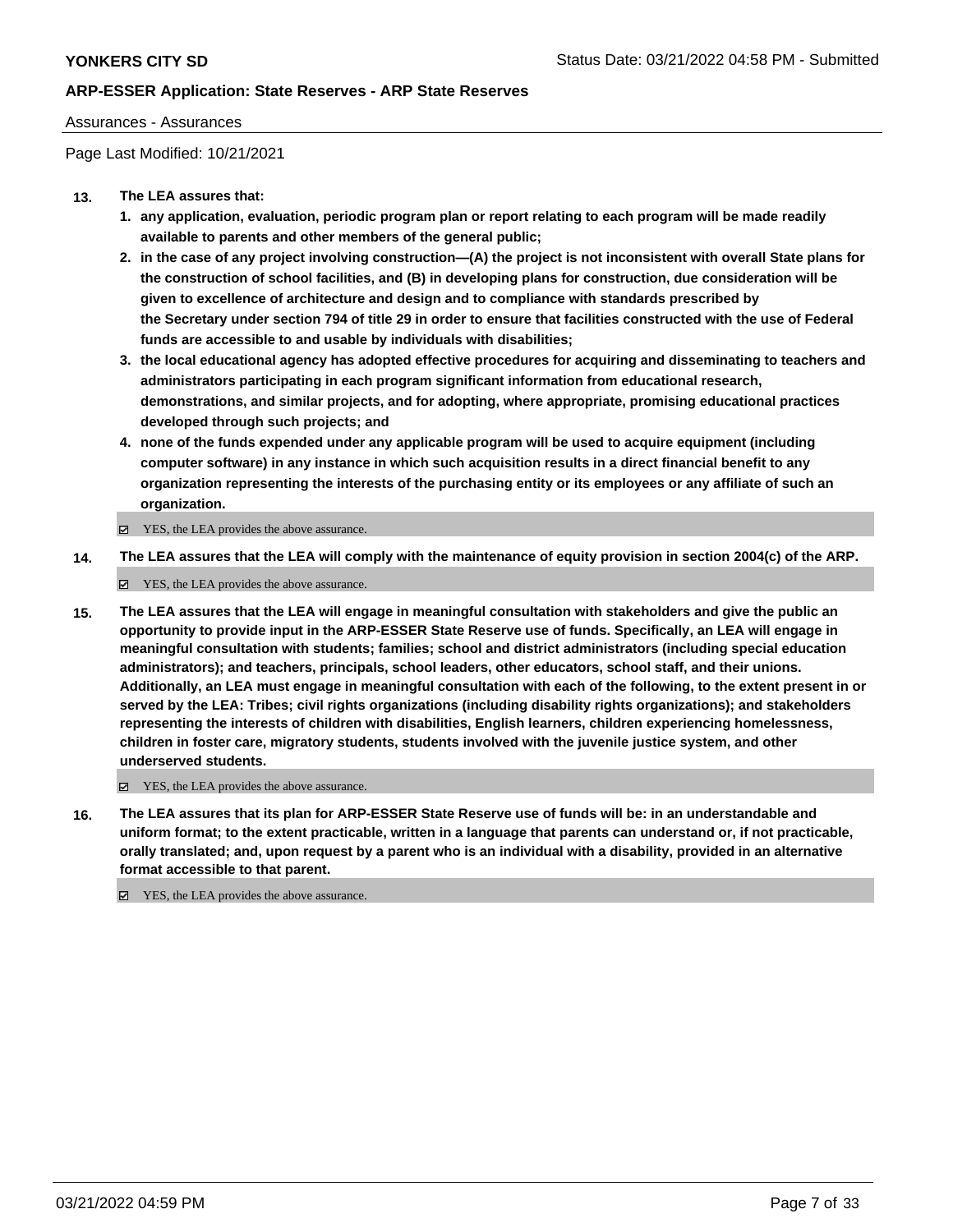#### ARP-ESSER State Reserves - State Reserves Intent to Apply

### Page Last Modified: 12/16/2021

#### **ARP-ESSER State Reserves: Intent to Apply**

If an eligible school district does not intent to apply for one or more of its ARP ESSER State Reserve allocations, please advise NYSED by emailing CARESAct@nysed.gov prior to **November 5, 2021**.

#### **1. Does the LEA intend to apply for ARP-ESSER 5% State-Level Reserve - Addressing the Impact of Lost Instructional Time funding?**

YES, the LEA intends to apply for ARP-ESSER 5% State-Level Reserve - Addressing the Impact of Lost Instructional Time funding.

### **2. Does the LEA intend to apply for ARP-ESSER 1% State-Level Reserve - Summer Learning and Enrichment funding?**

YES, the LEA intends to apply for ARP-ESSER 1% State-Level Reserve - Summer Learning and Enrichment funding.

#### **3. Does the LEA intend to apply for ARP-ESSER 1% State-Level Reserve - Comprehensive After School funding?**

YES, the LEA intends to apply for ARP-ESSER 1% State-Level Reserve - Comprehensive After School funding.

## **4. Please provide contact information for the LEA Business Official and Board President. Please confirm that each individual has reviewed and approved of the application, including all plan descriptions and use of funds.**

|                               | Name           | l Email Address              | Date of Final Review/Approval |
|-------------------------------|----------------|------------------------------|-------------------------------|
| <b>ILEA Business Official</b> | John Liszewski | john.liszewski@yonkersny.gov | 12/16/21                      |
| ILEA Board President          | Steve Lopez    | TRUSTEELOPEZ@YonkersPubli    | 12/16/21                      |
|                               |                | cSchools.org>                |                               |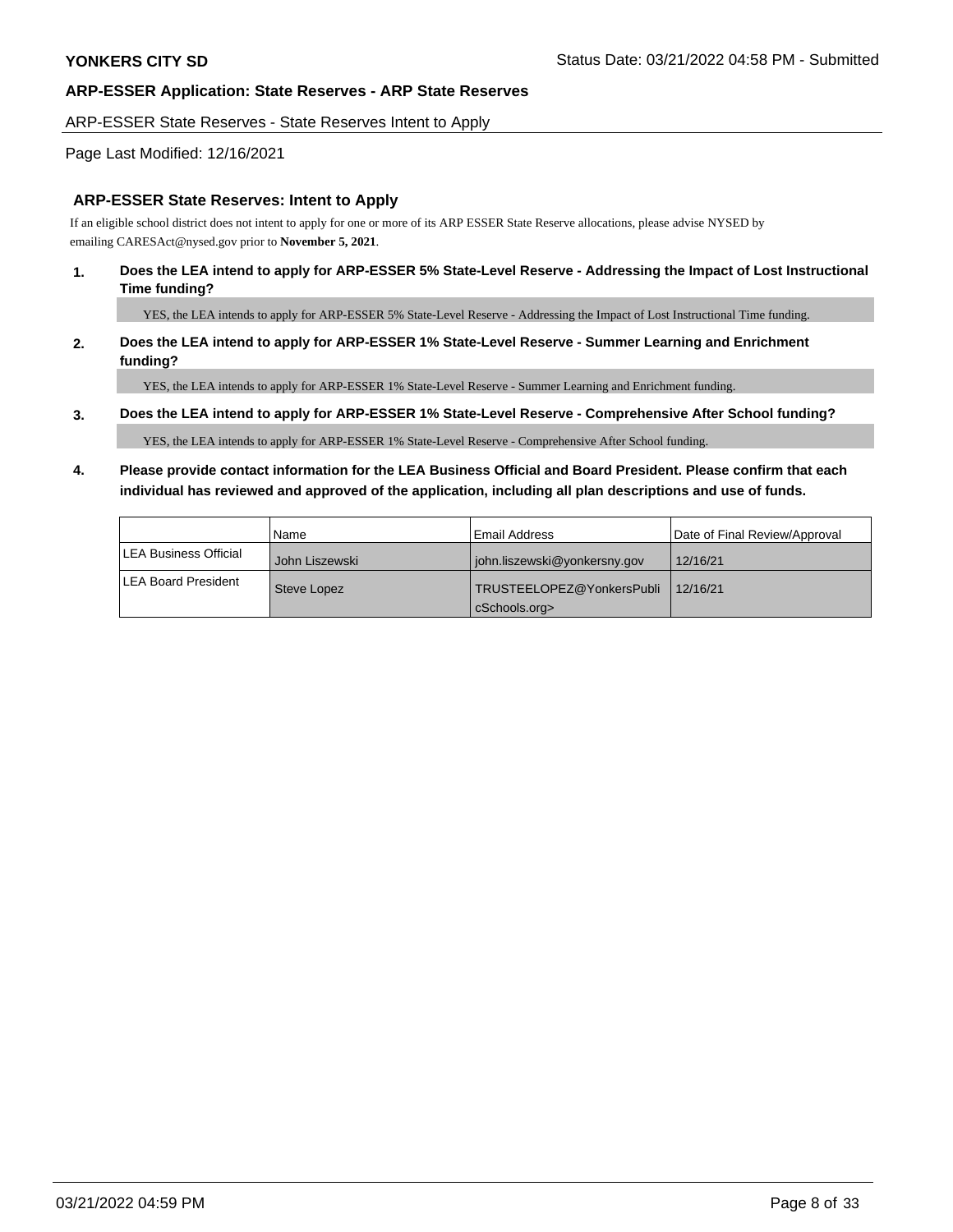#### ARP-ESSER State Reserves - ARP-ESSER State Reserves: Consultation

Page Last Modified: 03/21/2022

### **ARP-ESSER State Reserve: Consultation**

**1. An LEA must engage in meaningful consultation with stakeholders and give the public an opportunity to provide input in the development of its plan. Specifically, an LEA must engage in meaningful consultation with students; families; school and district administrators (including special education administrators); teachers; principals; school leaders; other educators; school staff; and their unions. Additionally, an LEA must engage in meaningful consultation with each of the following, to the extent present in or served by the LEA: Tribes; civil rights organizations (including disability rights organizations); and stakeholders representing the interests of children with disabilities, English learners, children experiencing homelessness, children in foster care, migratory students, students involved with the juvenile justice system, and other underserved students.**

**In the space provided below, please describe how the LEA has meaningfully engaged a diverse and representative set of stakeholders to receive feedback in developing its plans to address the impacts of lost instructional time, provide summer learning and enrichment, and support comprehensive after school activities using State-Level Reserve Funds.**

Throughout the development of Yonkers Public Schools Restoration, Renewal and Hope 3-Year Plan public comment was solicited from parents/guardians, administrators, teachers and support staff, civil service staff, students and other stakeholders. Below are the meeting dates:

- Federal Funding Collaboration Meeting Yonkers Council of Administrators, Yonkers Federation of Teachers, Yonkers Teamsters and Yonkers CSEA– April 19, 2021
- Yonkers Council of PTAs/PTSAs meeting English April 29, 2021
- Yonkers Council of PTAs/PTSAs meeting Spanish April 30, 2021
- Board of Education Stated Meeting May 19, 2021
- Yonkers City Council Hearing May 25, 2021
- Online survey available to families, staff, students and stakeholders

Stakeholder feedback and recommendations continuously will be sought through 2024.

**2. In the space provided below, please provide the URL for the website(s) where the LEA Plan for using State-Level Reserve Funds is/will be publicly posted.** 

**For an LEA that does not have a website, the LEA may identify an online platform (e.g. social media group or post, file sharing service, email listserv) that allows plans to be directly communicated to students, parents or legal guardians, school staff, and other stakeholders. As appropriate, the LEA should provide details about how the plan will be made available to people who request it.**

https://www.yonkerspublicschools.org/September21Opening - general website for all 2021-2022 Opening including access to federal, state and local documents, links and information related to ARP ESSER.

2021-2022 Opening Plan LANDING PAGE: https://www.yonkerspublicschools.org/21-22-Opening-Plan

2021-2022 ENGLISH Opening Plan Document**:** https://bit.ly/Opening-Plan-Document

Yonkers Public Schools American Rescue Plan Act (ARPA) 2021-2024 – Overview and Priorities:

It is posted on our SEPTEMBER 21 OPENING OF SCHOOL website in the Guidance '21 channel.

https://www.yonkerspublicschools.org/cms/lib/NY01814060/Centricity/Domain/9265/Foundation-Aid-And-American-Rescue-Plans-July-2021.pd

https://bit.ly/YPS-ARPA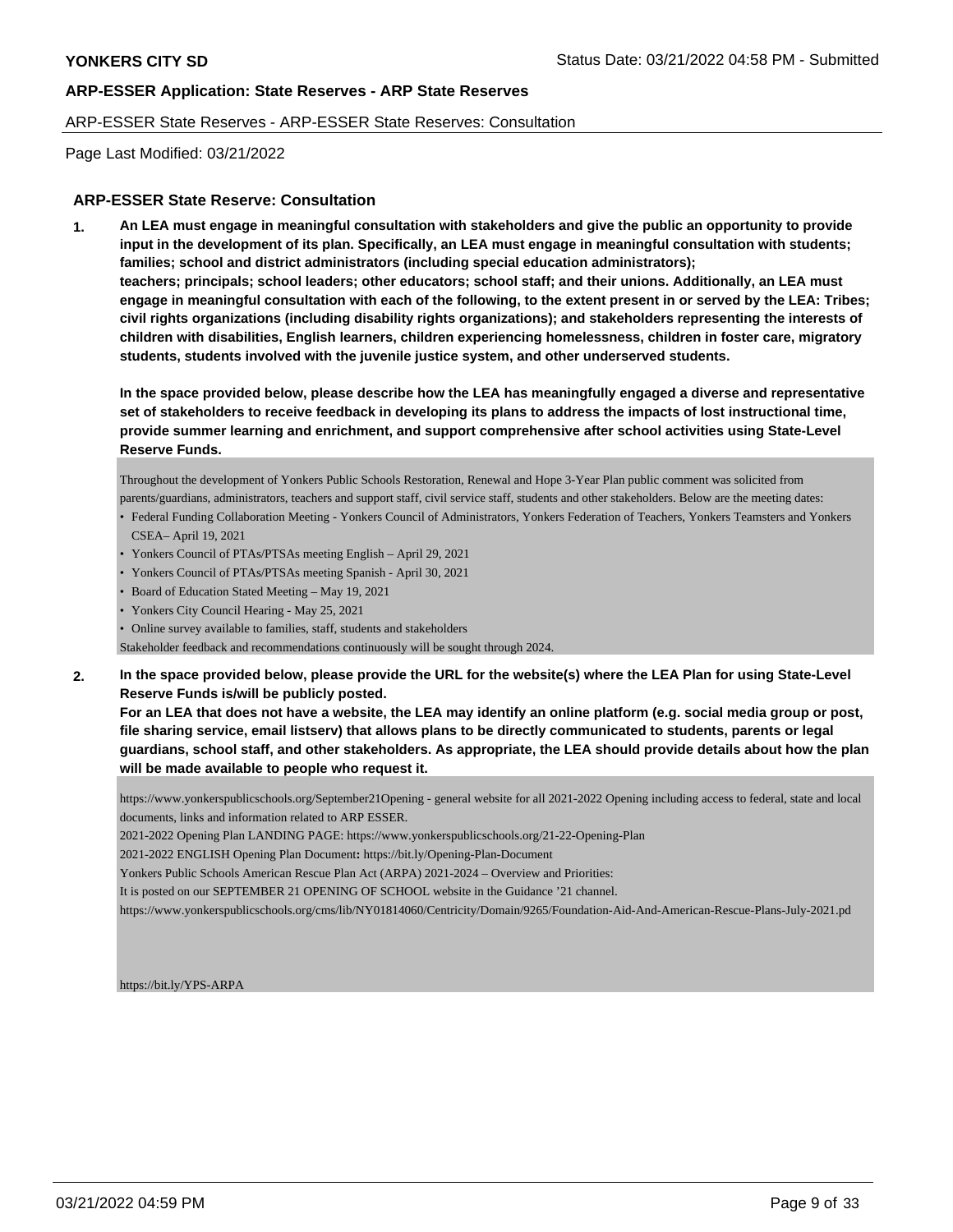#### ARP-ESSER State Reserves - ARP-ESSER State Reserves: Consultation

Page Last Modified: 03/21/2022

**3. In the space provided below, please describe how the LEA will support ongoing engagement with parents and families, including engagement related to identified student needs, areas of student gains, and available assistance to families that will support student success.**

Family engagement is critical to this work. All stakeholders, especially our students, benefit when families are engaged in their schools. To strengthen our essential partnership, the goals of the program will be shared through family informational meetings and communications. To be most effective in support of student success, communication should go in both directions – schools should share information with families, and families should be encouraged to share feedback with schools. Feedback and input with many perspectives, including families of students of color, families of students with disabilities, families with multilingual learners, families who have transportation access and functional needs, advocates for students in foster care, and families experiencing homelessness will be welcomed. When educators and school staff can more fully see their student's lives, they are better able to build authentic relationships and partnerships with families, leading to improved support for student success.

To help inform our ARP plan, the District sought feedback and input from stakeholders, including administrators, faculty, staff, students, parents/guardians of students, local health department officials and health care providers, bargaining units and community groups. Engagement efforts included online surveys, virtual meetings and one-on-one conversations.

The District remains committed to communicating all elements of this plan to students, parents and guardians. The plan is available to all stakeholders via the District website at www. yonkerspublicschools.org. The District has developed a **Communications Plan** to disseminate all necessary information to District parents and guardians, visitors and education partners. To support the dissemination of consistent messaging regarding new protocols and procedures, expectations, requirements and options related to school operations communications will include:

- District's digital social media platforms cohesively with the dedicated YPS Reopening 2020 website
- District's educational access Cable channel Channel 75
- District's Blackboard automated mass communications system for phone messages, emails and text messages
- Appropriate signage posted at all schools and District offices
- Training opportunities for all stakeholders via in-person when available and remote online options using Zoom, WebEx, etc.

The District will make as many computer devices, as available, to students who need them. Students and their families have multiple ways to contact school administrators and teachers. The District's dedicated website for Distance Learning, www.yonkerspublicschools.org/DistanceLearning, and each school's website provide contact directories for teachers and administrators.

In addition, the District will make every effort to ensure that communication to parents/legal guardians is in their preferred language and mode of communication. Methods will include digital translator access as well as a directory of local individuals fluent in languages representative of the community.

To ensure that all students and families are taught and re-taught new expectations related to all public health policies and protocols a cohesive use of District resources will be employed to communicate the information. This continuous training will be developed for each stakeholder group. Student training will be age/grade appropriate with frequent opportunities for students to review these policies and protocols. This targeted education will help ensure that all students and their families know what is expected of them as they successfully return to the school setting. Using the strategies in the Communications Plan trainings opportunities will be provided for:

- Hand hygiene
- Proper face covering procedures (how to wear and remove)
- Social distancing
- Respiratory hygiene
- Identifying symptoms

The District will create and deploy signage for schools and District offices to address public health protections surrounding COVID-19 as well as protocols and recommendations in the following areas:

- Proper use of personal protective equipment (PPE)
- Acceptable face coverings and requirements related to their wear
- Hand washing
- Adherence to social distancing instructions
- Symptoms/prevention of COVID-19

To ensure learning and working environments that protect student and staff health, safety and privacy, YPS will operate under federal and state standard procedures for addressing situations in which an individual has tested positive for COVID-19 or appears symptomatic.

In the event that a student or staff member is sick or symptomatic, notification to exposed individuals will occur pursuant to the state's contact tracing protocols as implemented by the local health department. The District will not notify the wider community unless specifically directed to do so by local health officials.

The District is prepared for situations in which one or more school buildings need to close due to a significant number of students or staff testing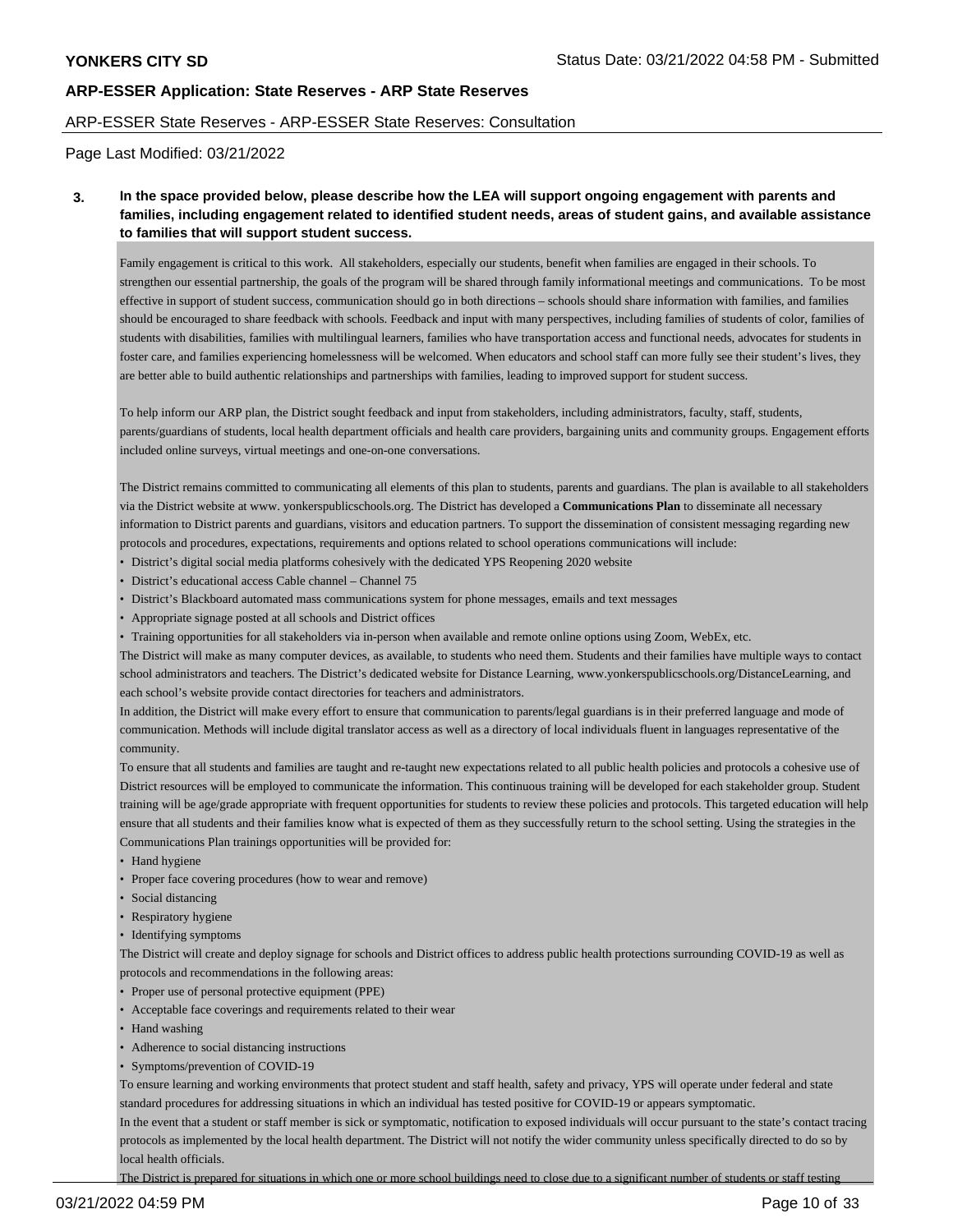## ARP-ESSER State Reserves - ARP-ESSER State Reserves: Consultation

## Page Last Modified: 03/21/2022

positive for COVID-19. This may include modify operations in one or more schools prior to closing to help mitigate a rise in cases. The District will consult its medical director when making such decisions.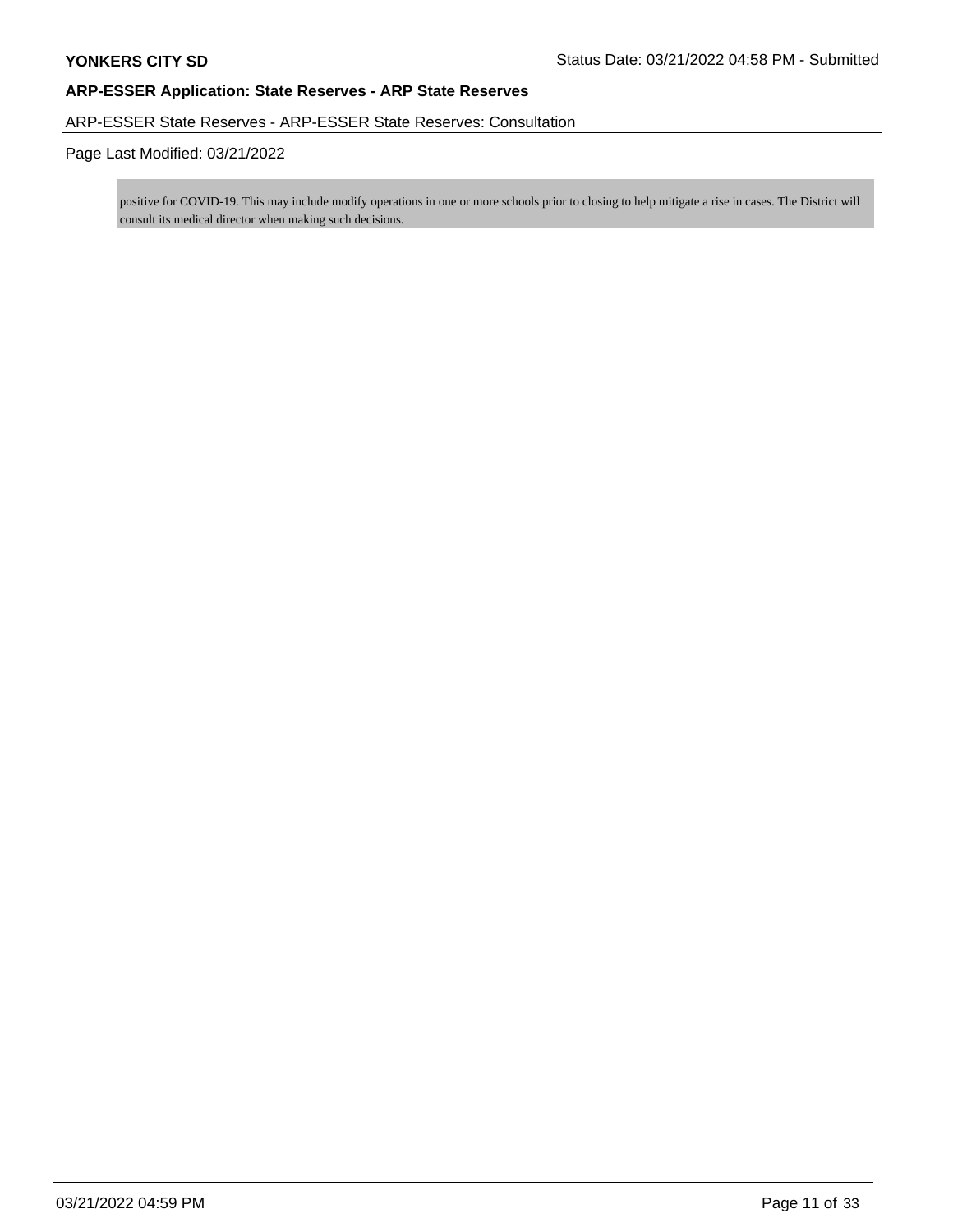ARP-ESSER State Reserves - ARP-ESSER State Reserves: Comprehensive Needs Assessment

Page Last Modified: 12/16/2021

## **ARP-ESSER State Reserve: Comprehensive Needs Assessment**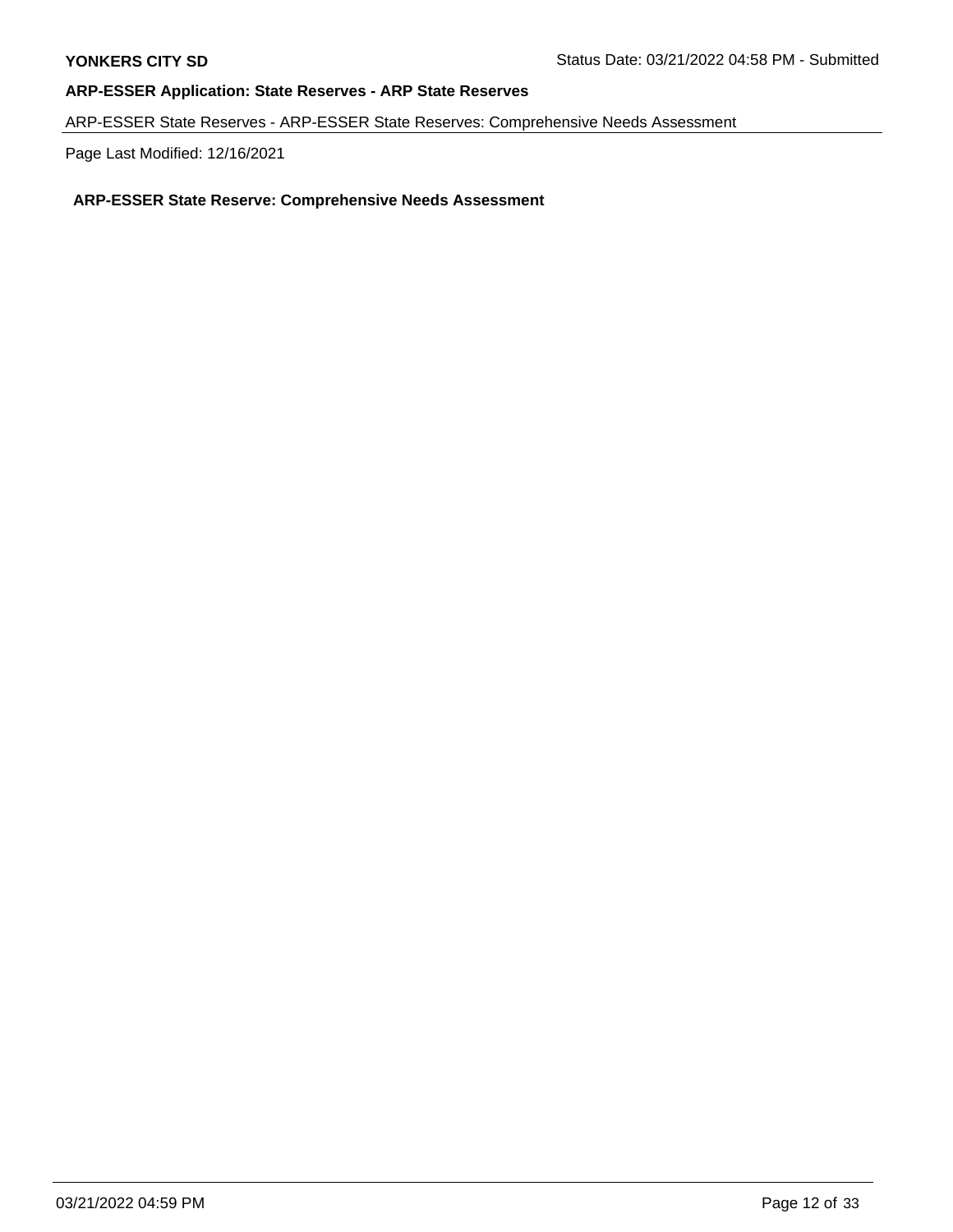#### ARP-ESSER State Reserves - ARP-ESSER State Reserves: Comprehensive Needs Assessment

Page Last Modified: 12/16/2021

**1. In the space provided below, please describe how the LEA will determine the social, emotional, mental health, and academic needs of students, particularly those students disproportionately impacted by the COVID-19 pandemic, including students from low-income families, students of color, English learners, children with disabilities, students experiencing homelessness, children in foster care, and migratory students.** 

*The LEA will determine the social, emotional, mental health, and academic needs of students that are disproportionately impacted by the COVID-19 pandemic including but not limited to students experiencing homelessness, and in foster care by performing data analysis, supplementing our existing data streams with more robust assessments socio-emotional competencies, maintaining continuous discussions with families, school principals, and teachers to assist in obtaining relevant information to support families.*

*State test data (grades 3-8), NWEA MAP formative assessment data (for grades K-8), and attendance data (for all grades) give the LEA information about what groups of students most urgently need extra supports with academic performance and engagement, as well as how these between group differences have shifted since before the pandemic. Our Black and Latino students, economically disadvantaged students, multilingual learners (MLLs), students with disabilities (SWD), and displaced students experience a larger gap than their classmates in academic performance and engagement. Initial analysis of grade 3-8 math and ELA state test data suggest the performance gaps between Black and White students and between Latino and White students have grown compared to our District's historical trend before the pandemic.*

*Formative assessment data, including Benchmark Interim Assessments and i-Ready diagnostics, have helped the LEA find district-level trends in particular academic areas of strength and challenge. In particular: our students struggle with foundational reading skills (grades K-2), reading informational texts (K-6) and writing (K-6), while their performance in language and reading literary texts is stronger. In mathematics, our students struggle with the strands of measurement and data and geometry, while they have a stronger grasp of the strands of number and operations and algebra and algebraic thinking. Further, school administrators and teachers can access these data for their individual schools and classes, allowing them to tailor their instruction accordingly.*

*While the LEA has used some tools in the past to monitor students' socio-emotional competencies and mental health, we will deepen our practice in this area. The District will utilize ReThink Ed SEL, an evidence–based program developed for every student. Data will be collected on students within each tier on the use and response to the varied level of SEL support need. This curriculum is delivered on a digital platform and empowers educators to address the many social emotional needs of students. To ensure students are receiving focused SEL supports, staff will monitor data on student engagement with applied practice activities, in accordance with the Multi-Tiered System of Support (MTSS) model. All students will receive universal SEL supports through the program. This will include on-demand videos, targeted SEL lessons and applied practice activities, and a universal screener at Tier 1. Students will be monitored for potential need of additional supports. Students needing support at the Tier 2 and 3 level will be flagged and monitored in Schoology. Tier 2 students will receive embedded lesson modification to ensure they receive additional SEL strategies and supports. For students with more intensive social-emotional needs, ReThink Ed SEL will provide Tier 3, specifically designed curriculum to address their unique needs. This instruction will be aligned to the Tier 1 and Tier 2 supports to ensure symmetry of instruction for all learners.*

*Similarly, while schools have used a variety of methods to assess families access to technology and the Internet, we will strengthen our data collection systems by using NYSED's Digital Equity survey.*

*The LEA has created dashboards within its student information system to allow school and district staff to monitor changes in students' social, emotional, mental health, and academic needs. Importantly, these dashboards allow the LEA to monitor the progress of students disproportionately impacted by the COVID-19 pandemic, including students from low-income families, students of color, English learners, children with disabilities, and students experiencing homelessness. The District will utilize a more robust platform, Schoology Learning Enterprise, to unify the learning experience for students, teachers, administrators both school-based and district level and communications with families. Schoology will enable more comprehensive monitoring of students' changes and needs. Schoology Learning Enterprise edition is an all-inclusive fully hosted system that transforms a variety of critical but sometimes disconnected systems into a thriving digital ecosystem. Everything students and teachers need is in one easy-to-use platform. Teach, learn, communicate, share and collaborate anytime and on any device. Schoology Learning provides Course Management, Curriculum Management, Communication and Collaboration tools, an integrated Assessment experience, an integrated Resources area, Collaborative Workspaces for students and teachers, Actionable Analytics, Extensible Integration and more. Schoology Learning is an intuitive, easy-to-use platform designed to increase student engagement and drive better student outcomes. As part of the PowerSchool ecosystem, Schoology Learning seamlessly interacts with PowerSchool's Student Information System to not only provide rostering and grade passback between Schoology and PowerSchool but also brings attendance and externally accessed tools into one place*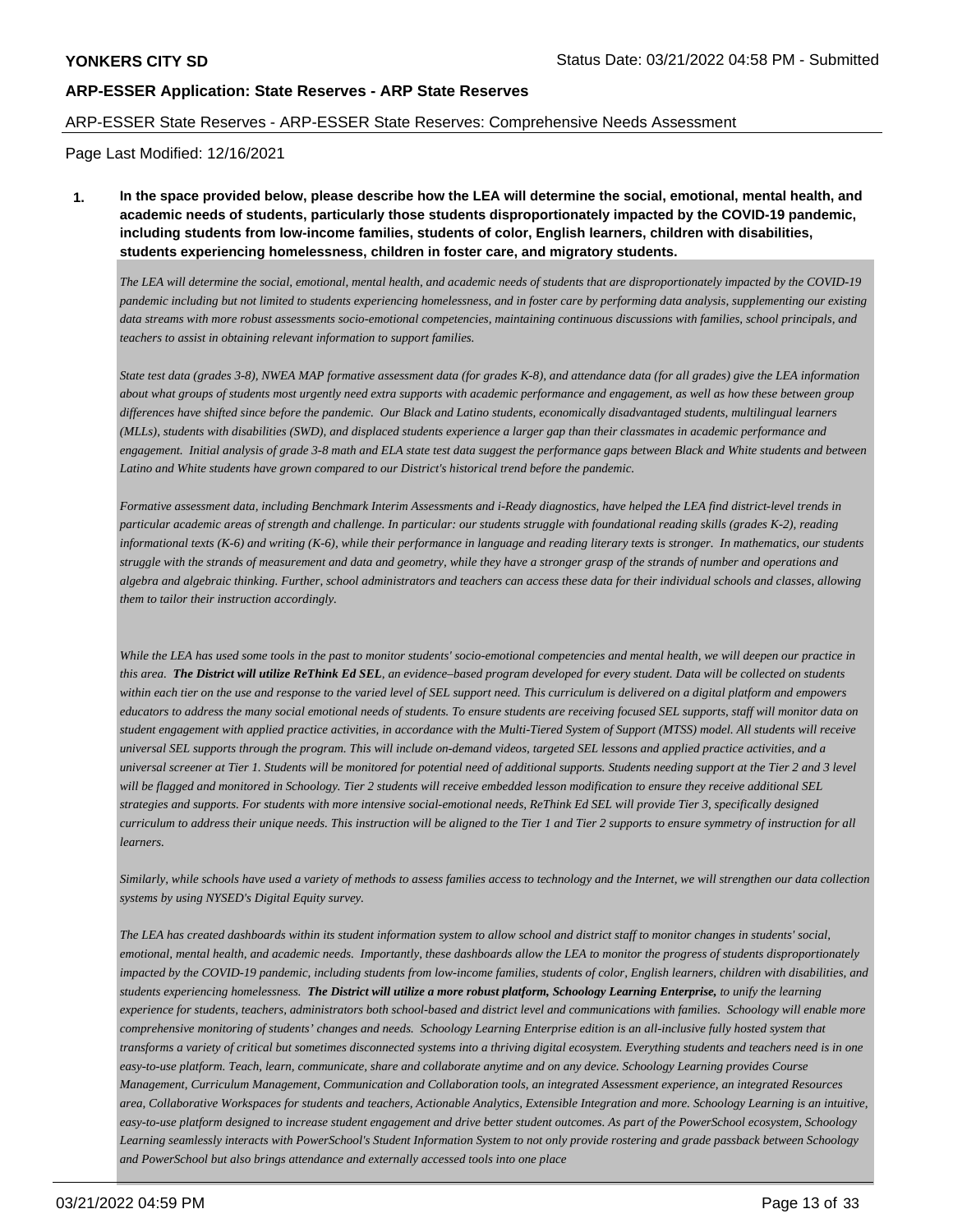#### ARP-ESSER State Reserves - ARP-ESSER State Reserves: Comprehensive Needs Assessment

### Page Last Modified: 12/16/2021

*For certain populations of students, the LEA will use additional tools to determine and monitor the needs of students. The LEA's Homeless Liaison is responsible for the identification, enrollment, referrals, parental involvement, colleague training as well as meeting the needs of unaccompanied youth and foster students.*

*The LEA will continue to engage in collaboration with family shelters and other agencies involved in providing services to families and students who are experiencing housing insecurities, foster students and migratory students.*

*In order to identify the social, emotional, mental health, and academic needs of MLLs, the LEA will additionally draw on several streams of data: (A) MLLs' performance on state assessments such as the New York State Identification Test of English Language Learners (NYSITELL) and their performance across school years on the New York State English as a Second Language Achievement Test (NYSESLAT), (B) teacher reports on MLLs' emerging needs and concerns via surveys (e.g., MLL Teacher Survey Regarding Distance Learning) and service intensity (e.g., Language Allocation Policy). In addition, the LEA will monitor (C) teacher reports of classroom observations/instructional data during monthly professional development sessions; (D) reports from school administrators during monthly Multilingual Learner Leadership Council sessions, and (E) feedback from parents during Parent Academy workshops. This data will also enable the LEA to pinpoint any necessary interventions that our population of Long-Term ELLs/MLLs at the "Expanding" level will need. Regarding Students with Interrupted/Inconsistent Formal Education (SIFE), these students' needs are identified initially through the Multilingual Literacy SIFE (MLS) Screener, which assesses reading comprehension, math, vocabulary, and early literacy (NYSED, 2019), and continually monitored throughout the school year using the SIFE-specific version of the Independent Reading Leveled Assessment (IRLA) and by the students' teachers, parents, counselors, and social workers.*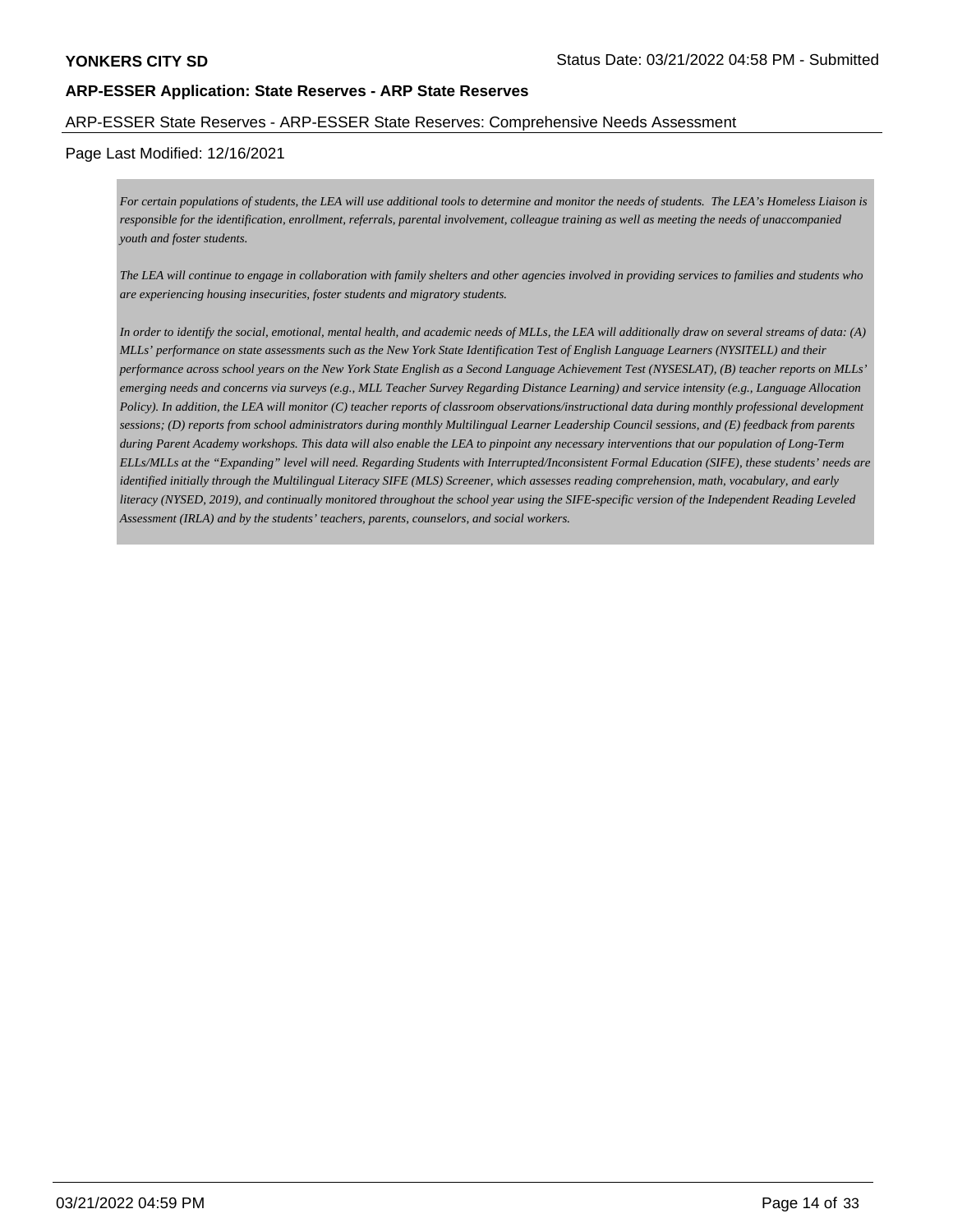ARP-ESSER State Reserves - Addressing the Impact of Lost Instructional Time

Page Last Modified: 03/21/2022

# **5% State-Level Reserve - Addressing the Impact of Lost Instructional Time: Program Design**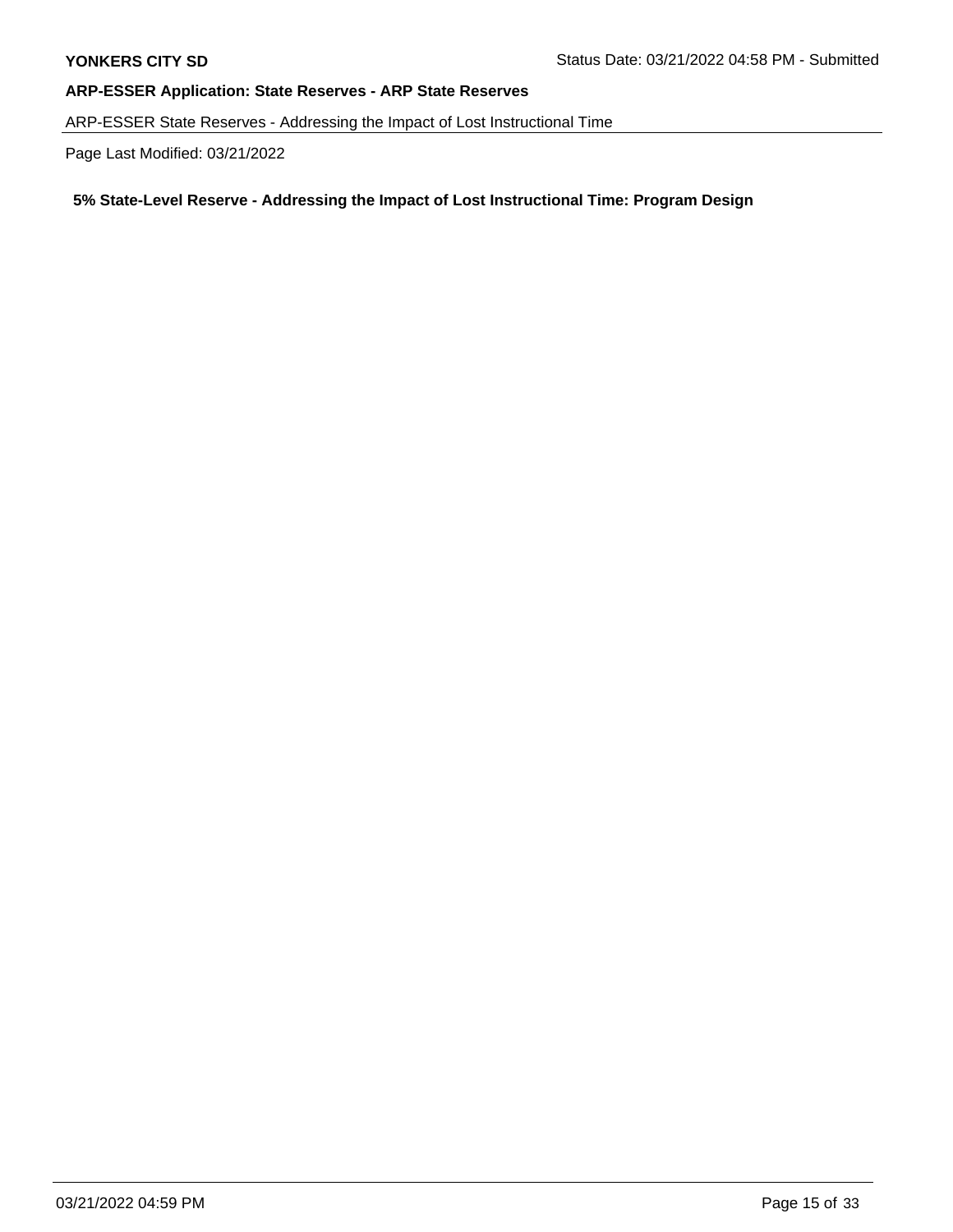#### ARP-ESSER State Reserves - Addressing the Impact of Lost Instructional Time

Page Last Modified: 03/21/2022

**1. The interventions implemented through the 5% State-Level Reserve to address the impacts of lost instructional time must be evidence-based and may include innovative approaches to providing instruction to accelerate learning. In the space provided below, please describe how the LEA selected evidence-based interventions that will address identified student needs. Include details about how the planned use of state reserve funds for addressing the impacts of lost instructional time will be coordinated with and aligned to other initiatives, including other state reserve funds, interventions detailed in the LEA's ARP-ESSER Plan: Part 2, or other LEA initiatives, including those supported by CARES, CRRSA, Title I Part A, IDEA or other fund sources.**

*For the past two years students in the LEA have experienced transformative models of instruction such as hybrid and remote learning. Data from our formative and summative assessment show that a significant percentage of students are not meeting the grade level learning standards in either Language Arts or Mathematics. As a result, the LEA will expand learning beyond the regular school day and continue to re-engage our students in their learning. To create this supportive learning environment, the LEA will offer a Saturday Enrichment Learning Academy which will focus on literacy, mathematics, and science through a thematic, STREAM approach to foster and promote inquiry-based learning. The academy will support our students in meeting the learning standards through a broad array of enrichment activities that can complement their regular academic programs; and offers literacy and other educational services to the families of participating children.*

*To ensure alignment with the instructional day program, the LEA will utilize the Benchmark Advance literacy resource. The program consists of mini lessons, guided and close reading, and individual work. As part of the school day program, all elementary students take the Benchmark assessment in the fall, winter, and spring. Educators will establish a baseline by using the results of the winter assessment. and use data-based decision making to inform lesson plans and academic progression. The data will provide guidance on the scope of what is critically important for students to learn and master, including critical thinking and applied learning skills. Teaching will be personalized to support all learning through tailored acceleration that combines "high-quality, teacher-led instruction with other instructional approaches. Based on data analysis, teaching and learning will be differentiated to meet the specific needs of all learners. The goal is to create individualized learning pathways that support our learners in achieving grade-level success. The focus of tailored acceleration is to ensure that all students attain college and career readiness regardless of where their starting point is while adhering to the principles of high expectations, rigorous accountability, and educational equity. Technology will be leveraged to expand the opportunities for varied instructional approaches and student engagement. During the spring of 2022, we will administer the spring Benchmark assessment. The results of the assessment will be used to measure student growth and the effectiveness of the program. In order to expand the resort*

*Science will be brought to life during the Saturday Academy using S.T.R.E.A.M. (Science, Technology, Research, Engineering, Arts, and Mathematics) based activities. During each session, students will engage in labs during which they will explore challenges and uncover solutions through an engineering design approach. It will be an interdisciplinary approach to teaching and learning so that ELA and Math are integrated into lessons being taught.*

*Math will come alive through tournaments in each classroom that will result in a student Most Valuable Player that will go on to the District Championship. During the final session, while every site is concluding their program with post-assessments and culminating events, the student MVPs will convene for a championship round where there will be a gold, silver and bronze medal assigned for each grade band. The specific focus of addressing mathematical concept development and skill fluency by grade band will reinforce and enrich student's ability to achieve grade-level success and the districts' power standards identified to close the gap.*

*School-level data and practices will be reviewed to identify priority areas and goals. To monitor progress teachers will conduct short, formative assessments and develop individualized learning opportunities for students. While remaining focused on grade-level content, students will engage in flexible groupings and in different modalities — independent practice, small group teacher instruction, technology-enabled guiding practice, small group practice — with scaffolding based on their mastery of various skills. Technology-based intelligent tutoring systems can also be used to augment adult support and these programs have been shown to increase student performance. Formative assessments will also be used to determine the impact of any new instructional model implemented on student learning and provide timely feedback to educators and to the tutors to inform instruction and target support.*

*Family engagement is critical to this work. All stakeholders, especially our students, benefit when families are engaged in their schools. To strengthen our essential partnership, the goals of the program will be shared through family informational meetings and communications. To be most effective in support of student success, communication should go in both directions – schools should share information with families, and families should be encouraged to share feedback with schools. Feedback and input with many perspectives, including families of students of color, families of students with disabilities, families with multilingual learners, families who have transportation access and functional needs, advocates for students in foster care, and families experiencing homelessness will be welcomed. When educators and school staff can more fully see their student's lives, they*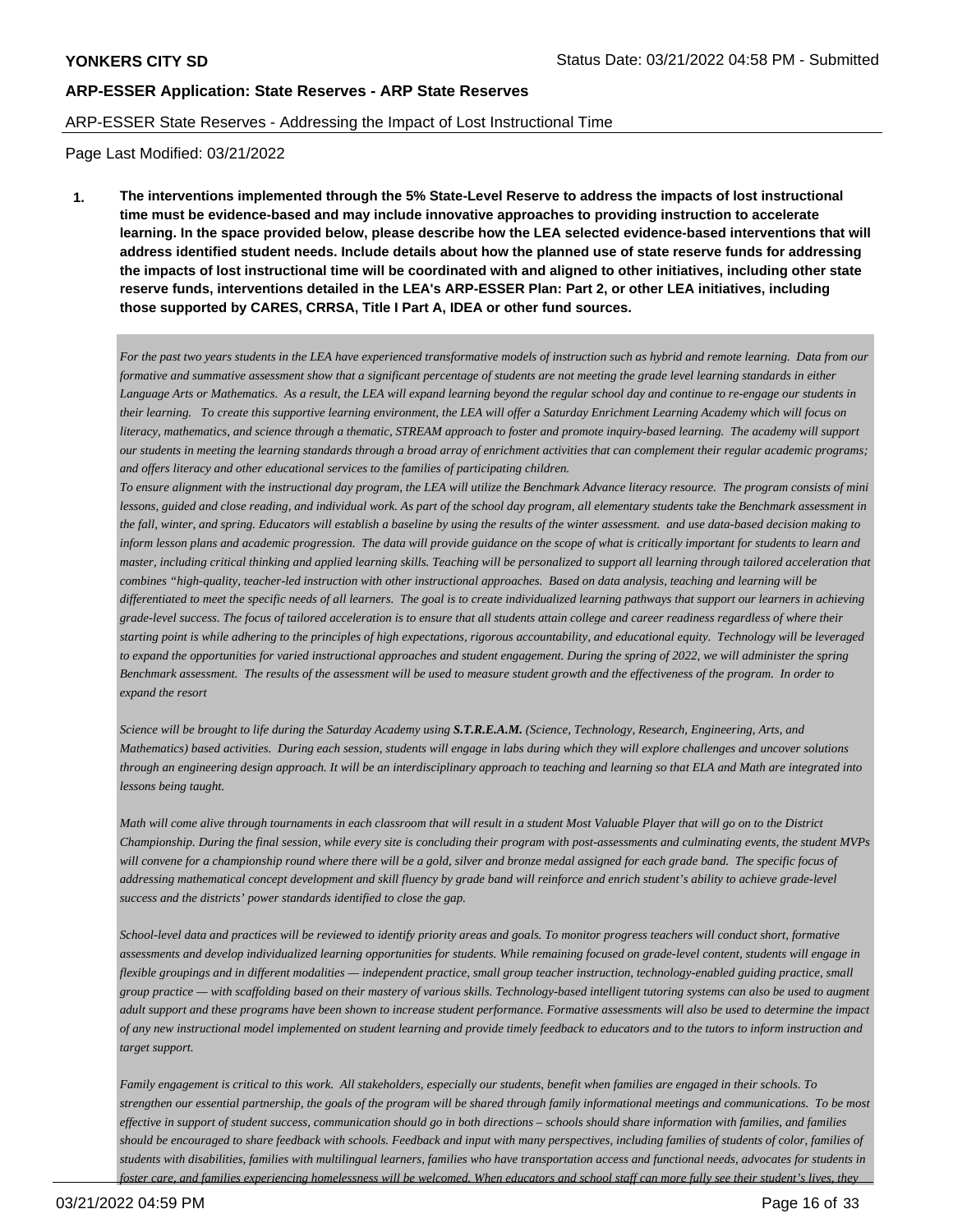### ARP-ESSER State Reserves - Addressing the Impact of Lost Instructional Time

### Page Last Modified: 03/21/2022

*are better able to build authentic relationships and partnerships with families, leading to improved support for student success.*

*YPS' rigorous, evidence-based instruction after school programs available to all students will also be made available to students experiencing homelessness, children in foster care and migratory students.*

*The past five years of NYSESLAT data across grades K-12 and across the language proficiency levels of Entering through Expanding have revealed a few key instructional priorities. Given the pattern of writing being their lowest scores on the NYSESLAT, accelerating and expanding MLLs' writing skills across grade levels is one priority. Another priority pertains to equity in rigorous instruction: increasing teachers' and students' capacity to understand and demonstrate discipline-specific oracy and literacy, which are the types of behaviors relevant or specific to engaging in oral and printbased interactions in literature, social studies, mathematics, and science. To address these priorities, the LEA will ensure that our Saturday Enrichment Learning Academy provides rigorous instructional programs that meet the academic and social emotional needs of our students.*

*To address the impacts of lost instructional time and the gap that may have resulted, it is critical that we have tools necessary to identify where our students are prepared to learn. Benchmark Digital Oral Reading Records (ORR) is a 21st century tool meant to assess student reading ability and plan effective reading instruction targeting individual need. This tool is designed for classroom teachers, reading specialists, and others who need to capture a visual representation of student reading abilities—including comprehension, accuracy, and overall reading behaviors. Benchmark Digital ORR will provide teachers with the ability to record, monitor and report on students' reading levels and behaviors. It provides accurate and immediate results to assess student reading performance. This use of this data will support small group instruction with differentiated activities all centered on the NYS learning grade level standard. The goal is to provide our students with access to the standard through their independent level so that they experience success. The data will be used to develop individual power goals that the student will have ownership of and will monitor his/her own progress to achieving that goal. Teachers will use these goals to develop specific learning experiences that will support students in achieving their goals while simultaneously aligning instruction to the grade level state standards.*

*The LEA has also identified evidence-based interventions in professional development for teachers that will be implemented during instruction to address the Robust Multi-tiered Systems of Support (MTSS) that address the academic, linguistic and social emotional needs of our students. This framework will permit us to cyclically progress monitor the complex needs of the exceptional learner - student with a disability (SWD), Gifted and Multi-lingual learners (MLLs) as well as the twice exceptional learner (SWD & MLL/ or SWD & Gifted). The impact will be measured by continuous improvement in student achievement and social-emotional well-being. Restorative Practices in schools will continue to foster positive, healthy school climates. This approach helps students learn from their mistakes; and will be a way to strengthen our partnerships with parents, students, schools and district officials, community organizations, and policymakers to move away from zero-tolerance discipline policies towards proven restorative approaches to addressing conflict in schools. Resources such as rethink Ed and Nearpod are used to integrate SEL opportunities within lessons to support and address the social emotional well-being of the YPS learning community.*

*SIFE composes another group deserving more district-wide support and attention. Nationwide, 6th through 12th graders pose a higher risk for dropout (Frey, 2005; Office of Information Reporting Services IRS, 2019), and within the Yonkers school district, SIFE score at the bottom three levels on the NYSESLAT: "Entering," "Emerging," and "Transitioning." These SIFE are new to print, early decoders, and beginning readers. In addition to their academic needs, NYSED (2019) has reported that SIFE may have "complex social and psychological needs due to possible traumatic migration experiences, frustrations with their academic delays in relation to their peers, a lack of familiarity with school culture, and feelings of isolation in school. Some may not possess the academic knowledge demonstrated by their peers who have consistently attended school."*

*In response to the needs enumerated above, the LEA has selected as its evidence-based intervention the Bridges for Academic Success curriculum and teacher professional development. This innovative curriculum offers SIFE both Integrated ENL/ELA instruction and Stand-Alone ENL instruction to build reading skills for SIFE, and the principles and materials are anchored in the research findings of Auslander (2019). Multilingual Learners (MLLs) in grades K-8 with Entering, Emerging, Transitioning & Expanding proficiencies in English will receive content-based and thematic instruction that develops English speaking, listening, writing, and reading skills. Through interactive, adaptive and personalized literacy instruction, students will engage in meaningful literacy and language development.*

*Yonkers Public Schools strategically leverages all sources of funding in order to meet the needs of all our students. ARP funding allows us to provide research-based interventions while we leverage other funding sources to supplement the work. Here are some of the coordinated efforts with other sources of funding.* 

 *Under Title I we provide Professional Development for Reading Teachers, after-and school programs for students districtwide. In addition, we provide supplemental instructional materials for After School programs for students and purchase supplemental school supplies for displaced students.* 

 *The teaching and learning for Multilingual Learners are a priority for YPS. We leverage our Title III funding by providing professional development*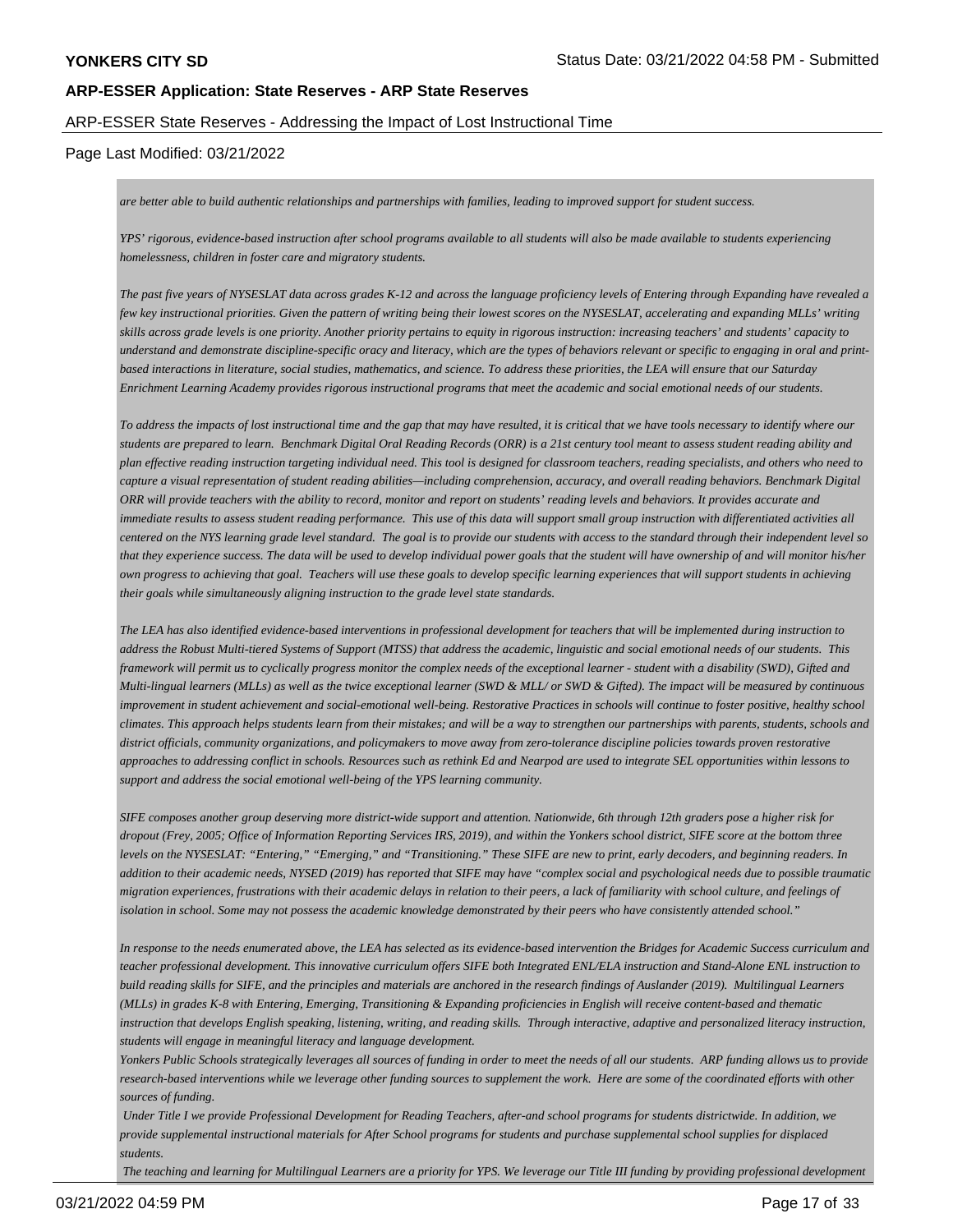## ARP-ESSER State Reserves - Addressing the Impact of Lost Instructional Time

### Page Last Modified: 03/21/2022

*workshops on research-based strategies for teaching academic content to MLLs and students with disabilities in order to target their academic needs. The funding is also being used to provide additional interventions for MLLS students who are struggling with various Regents exams. These opportunities will allow students who are not on target to graduate with additional review time. This will provide students with the necessary practice to successfully meet graduation requirements. In addition, this funding affords us the opportunity to establish a Saturday SIFE academy for SIFE students currently enrolled in the district to bridge their learning gap.*

 *Our Title IV funded programs are designed to address the safety and health of our students as well as to provide a well-rounded education. We are leveraging this funding to design and implement After-School programs that address learning loss, social emotional support and academic achievement. In addition, we provide professional development for our Art/Music teachers which provides so many rich opportunities for our students to flourish and expand their talents.* 

 *We have also leveraged IDEA funds to provide aides who will serve to assist our students who are differently abled to access the curriculum and/or compensate for learning loss associated with the impact of the COVID-19 pandemic during ten sessions of the Saturday Enrichment Learning Academy. They support teachers in the instructional process, reinforcing instruction to individual or small groups of students in a classroom environment. They will assist in the preparation of instructional materials and implementation of lesson plans and provide routine support. They will support the students with academic and/or physical needs for students to access the rigors of the curriculum being taught. They will attend to the details to accurately track the progress of the student under their supervision and discuss them with the teachers and the families.*

**2. In the chart below, please provide additional information about the planned evidence-based interventions that have been selected to address the impacts of lost instructional time. For each row, please select a planned intervention from the drop-down menu or select "Other Evidence-Based Intervention" as needed. For each planned intervention, indicate the amount of ARP State-Reserve funding that will be invested, the grade levels to be served, targeted student groups to be served, and a detailed description of the specific activities that will be implemented. Please add rows as necessary to reflect the district's entire plan for the use of State-Reserve funds to address the impact of lost instructional time.**

| Planned<br>Intervention(s)                                | Investment<br>(3) | Grade<br>Levels<br>Served           |                                                                     | <b>Student Groups</b>                                     |                                                                                                                                                                                                                                                                                                                                        | Detailed Description of Planned Intervention                                                                                                                                                                                                                                                                                                                                                                                                                                                                                                                                                                                                                                                                                                                                                                                                                                                                                                                                                                                                                                                                                                                                                                               |
|-----------------------------------------------------------|-------------------|-------------------------------------|---------------------------------------------------------------------|-----------------------------------------------------------|----------------------------------------------------------------------------------------------------------------------------------------------------------------------------------------------------------------------------------------------------------------------------------------------------------------------------------------|----------------------------------------------------------------------------------------------------------------------------------------------------------------------------------------------------------------------------------------------------------------------------------------------------------------------------------------------------------------------------------------------------------------------------------------------------------------------------------------------------------------------------------------------------------------------------------------------------------------------------------------------------------------------------------------------------------------------------------------------------------------------------------------------------------------------------------------------------------------------------------------------------------------------------------------------------------------------------------------------------------------------------------------------------------------------------------------------------------------------------------------------------------------------------------------------------------------------------|
| Curriculum-<br>Aligned<br>Enrichment<br><b>Activities</b> | 2,680,803         | ☑<br>☑<br>$\triangledown$<br>$\Box$ | Primar<br>y<br>Elemen<br>tary<br>Middle<br>School<br>High<br>School | $\Box$<br>☑<br>౹ज<br>☑<br>$\Box$<br>$\Box$<br>о<br>☑<br>п | <b>All Students</b><br><b>Students with Disabilities</b><br><b>English Learners</b><br><b>Students Experiencing</b><br><b>Homelessness</b><br><b>Students in Foster Care</b><br><b>Migratory Students</b><br>Students Involved with the<br>Juvenile Justice System<br><b>Other Underserved</b><br><b>Students</b><br>None of the Above | Data from our formative and summative assessment<br>show that a significant percentage of our students<br>are demonstrating difficulties in meeting grade level<br>learning standards in both Language Arts and<br>Mathematics. As a result, the LEA will expand<br>learning opportunities beyond the regular school day<br>and continue to re-engage our students in their<br>learning. To create this supportive learning<br>environment, the LEA will offer a Saturday<br>Enrichment Learning Academy which will focus on<br>literacy, mathematics, and science through a<br>thematic, STREAM approach that will foster and<br>promote inquiry-based learning. The academy will<br>support our students in meeting the learning<br>standards through a broad array of enrichment<br>activities that can complement their regular<br>academic programs; and offers literacy and other<br>educational services to the families of participating<br>children.<br>To ensure alignment with the instructional day<br>program, the LEA will utilize the Benchmark<br>Advance literacy resource. The program consists of<br>mini lessons, guided and close reading, and<br>individual work. As part of the school day program, |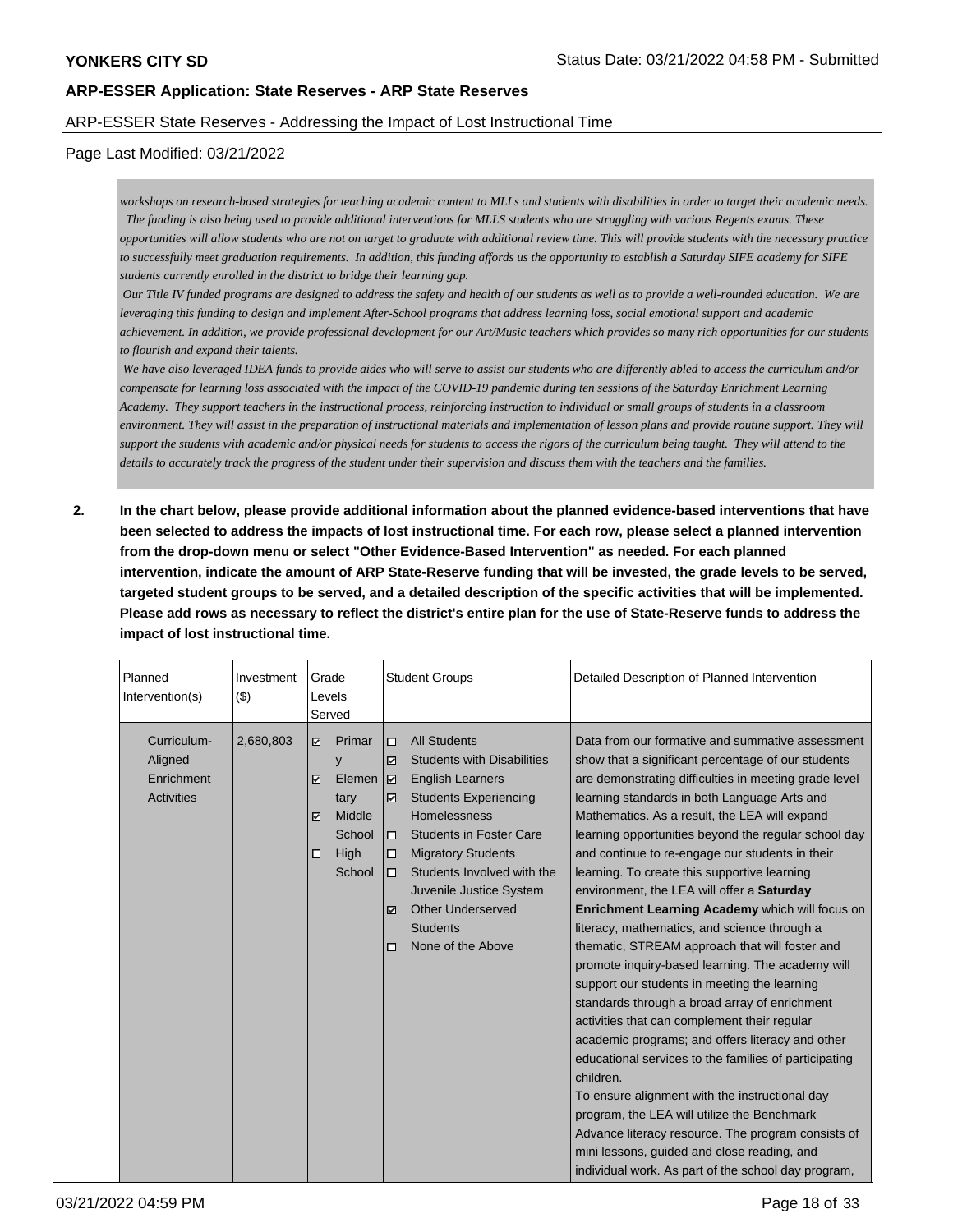# ARP-ESSER State Reserves - Addressing the Impact of Lost Instructional Time

Page Last Modified: 03/21/2022

| Planned<br>Intervention(s) | Investment<br>(3) | Grade<br>Levels<br>Served | <b>Student Groups</b> | Detailed Description of Planned Intervention                                                                                                                                                                                                                                                                                                                                                                                                                                                                                                                                                                                                                                                                                                                                                                                                                                                                                                                                                                                                                                                                                                                                                                                                                                                                                                                                                                                                                                                                                                                                                                                                                                                                                                                                                                                                                                                                                                                                                                                                                                                                                                                                                                                                                       |
|----------------------------|-------------------|---------------------------|-----------------------|--------------------------------------------------------------------------------------------------------------------------------------------------------------------------------------------------------------------------------------------------------------------------------------------------------------------------------------------------------------------------------------------------------------------------------------------------------------------------------------------------------------------------------------------------------------------------------------------------------------------------------------------------------------------------------------------------------------------------------------------------------------------------------------------------------------------------------------------------------------------------------------------------------------------------------------------------------------------------------------------------------------------------------------------------------------------------------------------------------------------------------------------------------------------------------------------------------------------------------------------------------------------------------------------------------------------------------------------------------------------------------------------------------------------------------------------------------------------------------------------------------------------------------------------------------------------------------------------------------------------------------------------------------------------------------------------------------------------------------------------------------------------------------------------------------------------------------------------------------------------------------------------------------------------------------------------------------------------------------------------------------------------------------------------------------------------------------------------------------------------------------------------------------------------------------------------------------------------------------------------------------------------|
|                            |                   |                           |                       | all elementary students take the Benchmark<br>assessment in the fall, winter, and spring. Educators<br>will establish a baseline by using the results of the<br>winter assessment. and use data-based decision<br>making to inform lesson plans and academic<br>progression. The data will provide guidance on the<br>scope of what is critically important for students to<br>learn and master, including critical thinking and<br>applied learning skills. Teaching will be personalized<br>to support all learning through tailored acceleration<br>that combines "high-quality, teacher-led instruction<br>with other instructional approaches. Based on data<br>analysis, teaching and learning will be differentiated<br>to meet the specific needs of all learners. The goal is<br>to create individualized learning pathways that<br>support our learners in achieving grade-level<br>success. The focus of tailored acceleration is to<br>ensure that all students attain college and career<br>readiness regardless of where their starting point is<br>while adhering to the principles of high expectations,<br>rigorous accountability, and educational equity.<br>Technology will be leveraged to expand the<br>opportunities for varied instructional approaches and<br>student engagement. During the spring of 2022, we<br>will administer the spring Benchmark assessment.<br>The results of the assessment will be used to<br>measure student growth and the effectiveness of the<br>program. In order to expand the resort<br>Science will be brought to life during the Saturday<br>Academy using S.T.R.E.A.M. (Science, Technology,<br>Research, Engineering, Arts, and Mathematics)<br>based activities. During each session, students will<br>engage in labs during which they will explore<br>challenges and uncover solutions through an<br>engineering design approach. It will be an<br>interdisciplinary approach to teaching and learning<br>so that ELA and Math are integrated into lessons<br>being taught.<br>Math will come alive through tournaments in each<br>classroom that will result in a student Most Valuable<br>Player that will go on to the District Championship.<br>During the final session, while every site is |
|                            |                   |                           |                       | concluding their program with post-assessments and<br>culminating events, the student MVPs will convene<br>for a championship round where there will be a gold,<br>silver and bronze medal assigned for each grade<br>band. The specific focus of addressing mathematical<br>concept development and skill fluency by grade<br>band will reinforce and enrich student's ability to                                                                                                                                                                                                                                                                                                                                                                                                                                                                                                                                                                                                                                                                                                                                                                                                                                                                                                                                                                                                                                                                                                                                                                                                                                                                                                                                                                                                                                                                                                                                                                                                                                                                                                                                                                                                                                                                                 |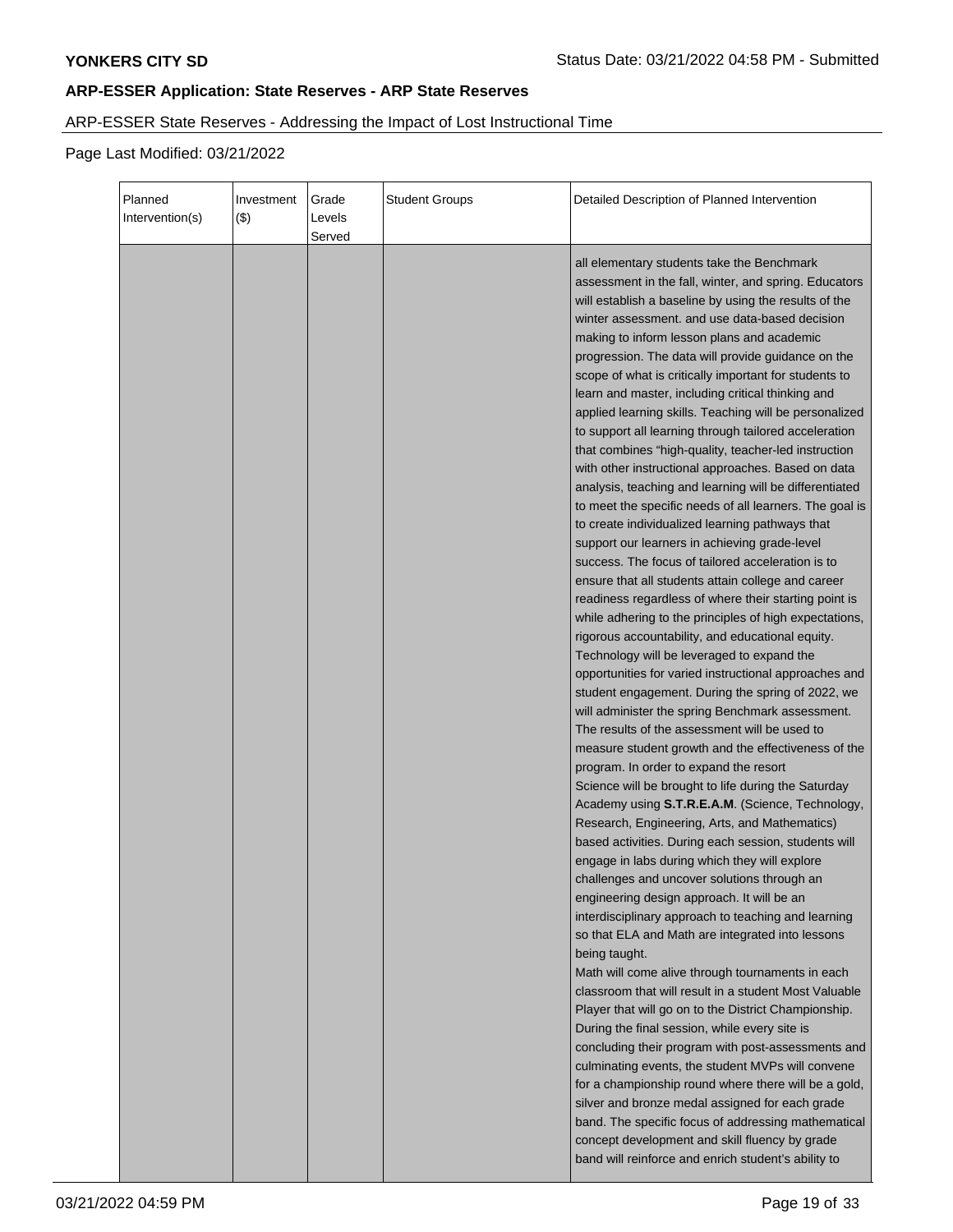# ARP-ESSER State Reserves - Addressing the Impact of Lost Instructional Time

Page Last Modified: 03/21/2022

| Planned<br>Intervention(s)                    | Investment<br>$($ \$) | Grade<br>Levels<br>Served                                                               | <b>Student Groups</b>                                                                                                                                                                                                                                                 | Detailed Description of Planned Intervention                                                                                                                                                                                                                                                                                                                                                                                                                                                                                                                                                                                                                                                                                                                                                                                                                                                                                                                                                                                                                                                                                                                                                                                                                                                                                                                                                                                                                                                                                                                                                                                                                                                                                                                                                                                                                                                                                                                                                                                                                                                                                                                                                                      |
|-----------------------------------------------|-----------------------|-----------------------------------------------------------------------------------------|-----------------------------------------------------------------------------------------------------------------------------------------------------------------------------------------------------------------------------------------------------------------------|-------------------------------------------------------------------------------------------------------------------------------------------------------------------------------------------------------------------------------------------------------------------------------------------------------------------------------------------------------------------------------------------------------------------------------------------------------------------------------------------------------------------------------------------------------------------------------------------------------------------------------------------------------------------------------------------------------------------------------------------------------------------------------------------------------------------------------------------------------------------------------------------------------------------------------------------------------------------------------------------------------------------------------------------------------------------------------------------------------------------------------------------------------------------------------------------------------------------------------------------------------------------------------------------------------------------------------------------------------------------------------------------------------------------------------------------------------------------------------------------------------------------------------------------------------------------------------------------------------------------------------------------------------------------------------------------------------------------------------------------------------------------------------------------------------------------------------------------------------------------------------------------------------------------------------------------------------------------------------------------------------------------------------------------------------------------------------------------------------------------------------------------------------------------------------------------------------------------|
|                                               |                       |                                                                                         |                                                                                                                                                                                                                                                                       | achieve grade-level success and the districts' power<br>standards identified to close the gap.<br>School-level data and practices will be reviewed to<br>identify priority areas and goals. To monitor progress<br>teachers will conduct short, formative assessments<br>and develop individualized learning opportunities for<br>students. While remaining focused on grade-level<br>content, students will engage in flexible groupings<br>and in different modalities - independent practice,<br>small group teacher instruction, technology-enabled<br>guiding practice, small group practice - with<br>scaffolding based on their mastery of various skills.<br>Technology-based intelligent tutoring systems can<br>also be used to augment adult support and these<br>programs have been shown to increase student<br>performance. Formative assessments will also be<br>used to determine the impact of any new<br>instructional model implemented on student learning<br>and provide timely feedback to educators and to the<br>tutors to inform instruction and target support.<br>Family engagement is critical to this work. All<br>stakeholders, especially our students, benefit when<br>families are engaged in their schools. To strengthen<br>our essential partnership, the goals of the program<br>will be shared through family informational meetings<br>and communications. To be most effective in support<br>of student success, communication should go in<br>both directions - schools should share information<br>with families, and families should be encouraged to<br>share feedback with schools. Feedback and input<br>with many perspectives, including families of<br>students of color, families of students with<br>disabilities, families with multilingual learners,<br>families who have transportation access and<br>functional needs, advocates for students in foster<br>care, and families experiencing homelessness will<br>be welcomed. When educators and school staff can<br>more fully see their student's lives, they are better<br>able to build authentic relationships and partnerships<br>with families, leading to improved support for student<br>success. |
| Integrated<br>Social<br>Emotional<br>Learning | 401,473               | Primar<br>☑<br>y<br>Elemen<br>☑<br>tary<br>Middle<br>☑<br>School<br>High<br>□<br>School | <b>All Students</b><br>□<br><b>Students with Disabilities</b><br>☑<br><b>English Learners</b><br>∣ ⊠<br><b>Students Experiencing</b><br>☑<br>Homelessness<br><b>Students in Foster Care</b><br>□<br><b>Migratory Students</b><br>□<br>Students Involved with the<br>◻ | As a result of the experiences of the past year and a<br>half due to the pandemic, there is a clear need to<br>address the social emotional well-being of all our<br>stakeholders in the school community. In order that<br>these needs are being addressed the district has<br>procured Rethink SEL, a comprehensive, tiered, K-<br>12 solution that promotes well-being, connectedness<br>and success by focusing on the entire school                                                                                                                                                                                                                                                                                                                                                                                                                                                                                                                                                                                                                                                                                                                                                                                                                                                                                                                                                                                                                                                                                                                                                                                                                                                                                                                                                                                                                                                                                                                                                                                                                                                                                                                                                                          |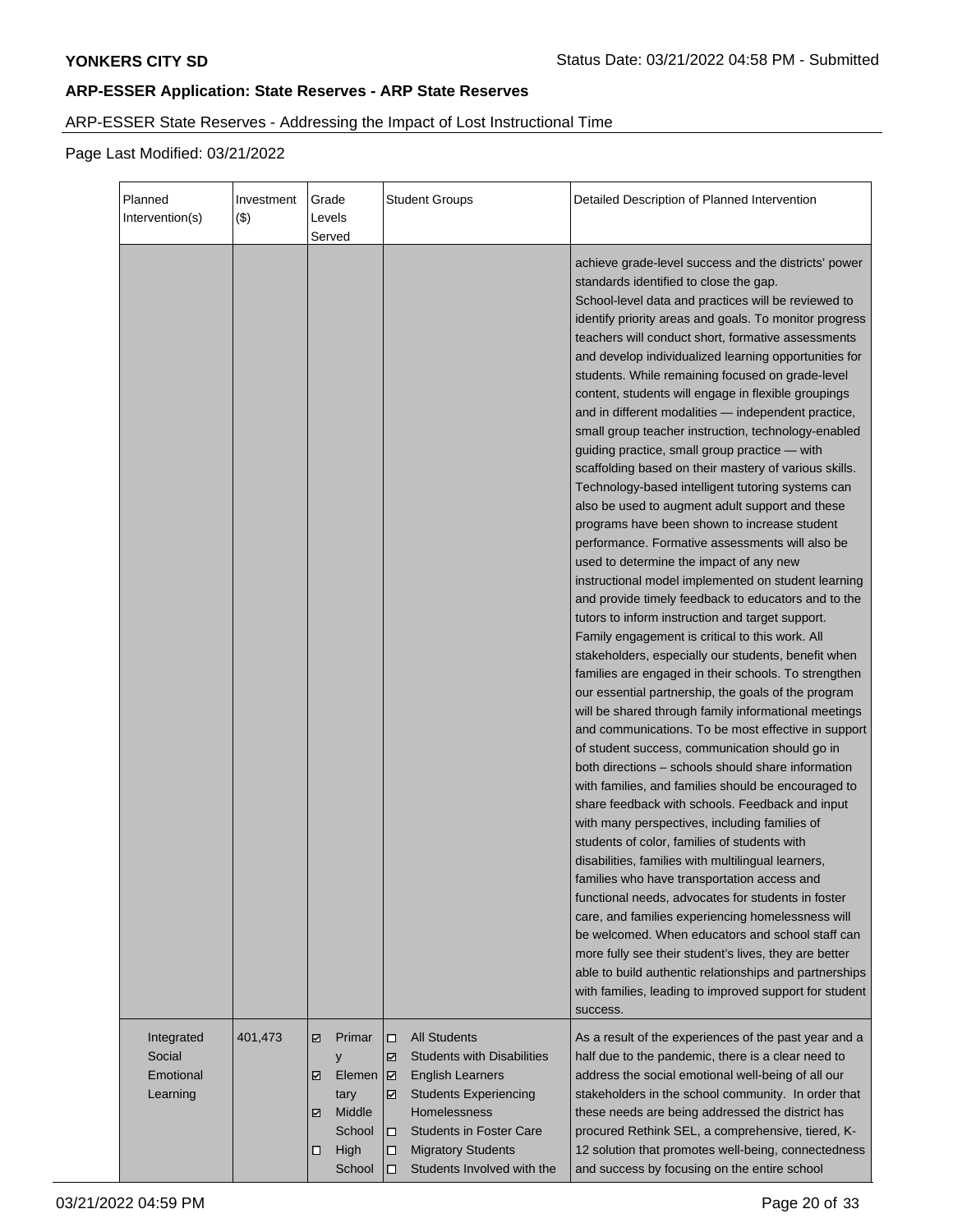# ARP-ESSER State Reserves - Addressing the Impact of Lost Instructional Time

Page Last Modified: 03/21/2022

| Planned<br>Intervention(s) | Investment<br>(3) | Grade<br>Levels<br>Served | <b>Student Groups</b>                                                                          | Detailed Description of Planned Intervention                                                                                                                                                                                                                                                                                                                                                                                                                                                                                                                                                                                                                                                                                                                                                                                                                                                                                   |
|----------------------------|-------------------|---------------------------|------------------------------------------------------------------------------------------------|--------------------------------------------------------------------------------------------------------------------------------------------------------------------------------------------------------------------------------------------------------------------------------------------------------------------------------------------------------------------------------------------------------------------------------------------------------------------------------------------------------------------------------------------------------------------------------------------------------------------------------------------------------------------------------------------------------------------------------------------------------------------------------------------------------------------------------------------------------------------------------------------------------------------------------|
|                            |                   |                           | Juvenile Justice System<br>Other Underserved<br>□<br><b>Students</b><br>None of the Above<br>⊽ | community and promoting healthy and confident<br>students and adults. This tool offers the district<br>flexibility, scale and cost effectiveness, and includes<br>curriculum to develop self-awareness, self-<br>management, responsible decision-making,<br>relationship skills and social awareness skills.<br>Rethink SEL provides a comprehensive social<br>emotional learning solution that includes<br>professional learning modules for adults, K-12 multi-<br>tiered grade level curriculum, SEL assessments,<br>behavior tracking and home support tools all in one<br>web-based platform. This will also support all<br>stakeholders in developing the social-emotional<br>competencies necessary to create safe and<br>supportive school, family, and community<br>environments where both students and adults thrive,<br>are respected and respectful, and where everyone<br>engages in active learning, together. |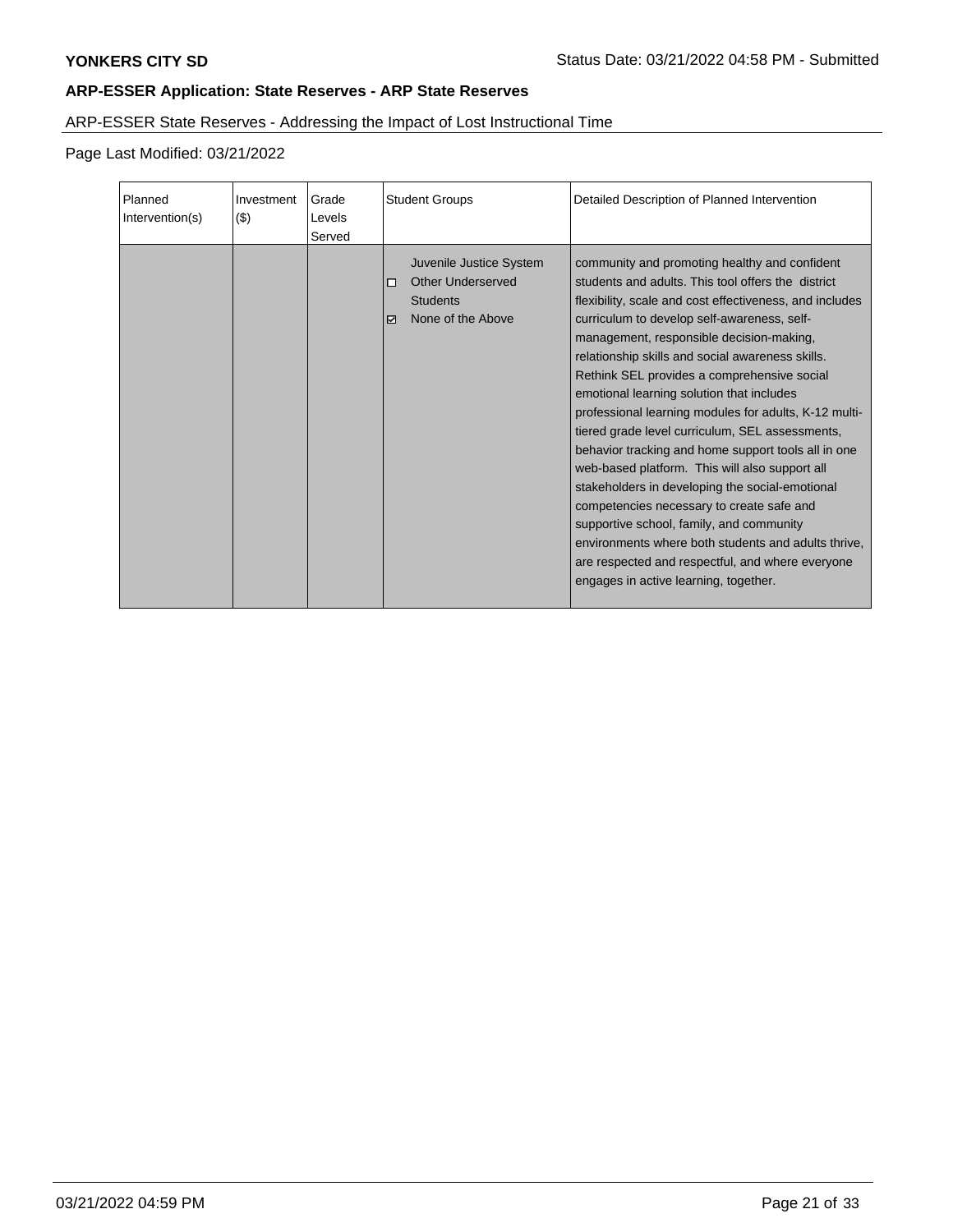#### ARP-ESSER State Reserves - Addressing the Impact of Lost Instructional Time

Page Last Modified: 03/21/2022

**3. In the space provided below, please describe how the LEA will monitor and evaluate the effectiveness of selected strategies to ensure that the interventions implemented respond to students' social, emotional, mental health, and academic needs. Provide details about how changes to the program plan (such as changes in identified areas of need or supports provided to students) will be communicated to stakeholders.**

*MLLs' performance on state assessments such as the NYSESLAT across grades K-12 will be an important source of data allowing the LEA to monitor and evaluate the effectiveness of the instructional foci on accelerating and expanding MLLs' writing skills across grade levels and increasing teachers' and students' capacity to understand and demonstrate discipline-specific oracy and literacy. Throughout the school year as teachers undergo professional development to increase their mastery of evidence-based interventions that target these two instructional foci, the LEA – in collaboration with the teachers, parents, and administrators – can examine the qualitative and quantitative changes to MLLs' performance on writing assessments, both formative and summative, and examine their academic-subject teachers' feedback on these students' growing oracy and literacy in science, mathematics, social studies, and English language arts.*

*SIFE requires a different plan for monitoring and evaluating the effectiveness of the LEA's interventions for promoting their social, emotional, mental health, and academic well-being. Some key metrics recommended by Auslander (2019) in the Bridges for Academic Success curriculum would include their reading growth using the SIFE-specific version of the Independent Reading Leveled Assessment (IRLA), classroom observations, and interviews with the students and their teachers, counselors, administrators, and families regarding their progress in navigating resource instability, immigration status, work needs, family commitments, and processing existing trauma (Auslander, 2019).*

*The district will analyze results from the Fall and Spring MAP results as well as the results from Winter and Spring Benchmark assessments. The assessments are part of the school day assessment calendar. By using the assessments, the LEA will be able to monitor growth and make instructional decisions that will specifically address students' needs. On-Track information system will be accessible to all stakeholders so that data analysis is transparent. The data shared will be analyzed in Professional Learning Communities (PLCs) so that specific action plans can be designed with targeted strategies and monitored for impact on learning. The Cycle of Continuous improvement will result in impactful instructional decisions that translate into student achievement. Consistent communication in the language of preference of our families will be shared to foster and strengthen our partnership with our families in the learning community.*

*To address the learning loss that our students have experienced, YPS will implement a Saturday Enrichment Learning Academy in addition to a comprehensive after-school program. Both programs will focus on literacy, mathematics and science through a thematic STREAM approach that will promote inquiry-based learning. The programs will support our students in meeting the learning standards through a broad array of enrichment activities that can complement their regular academic programs. In addition, we will offer and offer literacy and other educational services to the families of participating children. These programs will be developed district wide to provide specific targeted support and enrichment in the areas of Language Arts and Mathematics through hands-on, engaging lessons that promote math, literacy, academic, and critical thinking skills. Below are some examples of the benefits of Saturday Academy...*

- *• It offers a safe place for learning and socialization.*
- *• It helps students gain confidence in applying important math and literacy skills.*
- *• Introduces students to new and exciting topics.*
- *• Students will be provided with breakfast and lunch*
- *• Incentives and prizes for students who attend regularly.*

#### **5% State-Level Reserve - Addressing the Impact of Lost Instructional Time: Fiscal Information**

LEAs are *REQUIRED* to send signed (blue ink) originals and two hard copies of each FS-10 Budget Form to:

 *Office of ESSA-Funded Programs – Rm 320 EB RE: ARP-ESSER Application - State Reserves New York State Education Department 89 Washington Avenue Albany, NY 12234*

Please refer to the Documents Panel section located along the left side of the application for FS-10 budget forms, and use the following budget code: 5884-21-XXXX.

*PLEASE NOTE* - the FS-10 and Budget Narrative are used to provide NYSED with a specific itemization of proposed project expenditures and to provide NYSED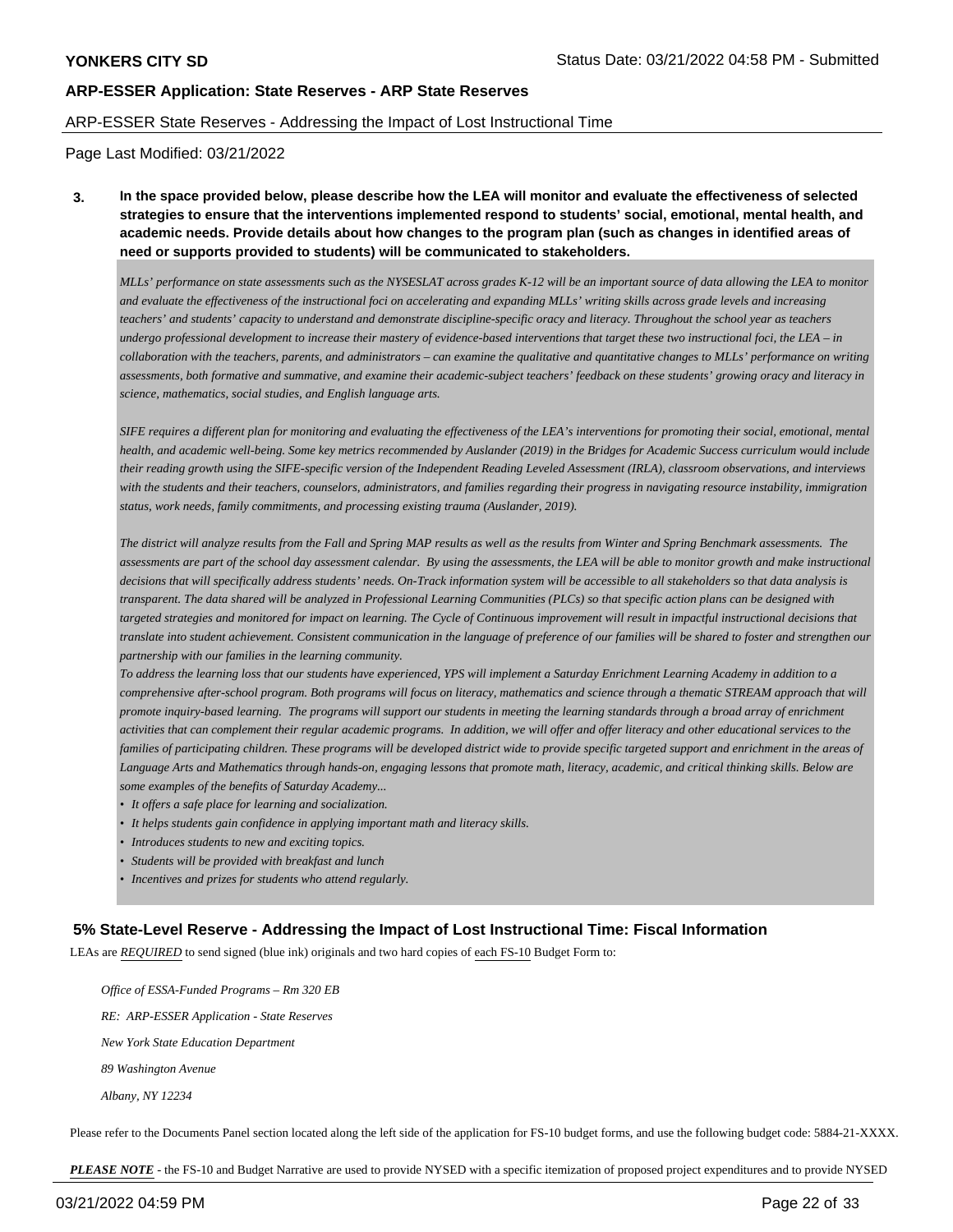### ARP-ESSER State Reserves - Addressing the Impact of Lost Instructional Time

#### Page Last Modified: 03/21/2022

and the Office of the State Comptroller with the necessary documentation upon which payments can be based. FS-10s with missing quantities or unit costs, or with terms such "*TBD*" or "*Varies*" cannot be accepted on the FS-10 or Budget Narrative forms.

**4.**

## **Please complete the following to indicate the LEA's planned use of ARP-ESSER 5% State-Level Reserve - Addressing the Impact of Lost Instructional Time funding.**

|                                       | l Amount  |
|---------------------------------------|-----------|
| <b>LEA Allocation</b>                 | 3,082,276 |
| Anticipated Number of Students Served | 23,933    |
| Anticipated Number of Schools Served  | 40        |

**5. Please upload a completed copy of the FS-10 budget document for the ARP-ESSER 5% State-Level Reserve - Addressing the Impact of Lost Instructional Time funding. The fund code for the ARP-ESSER 5% State-Level Reserve - Addressing the Impact of Lost Instructional Time project is 5884-21-XXXX.**

2021-2022 FS10 Addressing the Impact of Lost.pdf

**6. Please upload a completed copy of the Budget Narrative for the ARP-ESSER 5% State-Level Reserve - Addressing the Impact of Lost Instructional Time funding.**

BUDGET NARRATIVE ARP Reserves Addressing the Impact of Learning Loss revised.pdf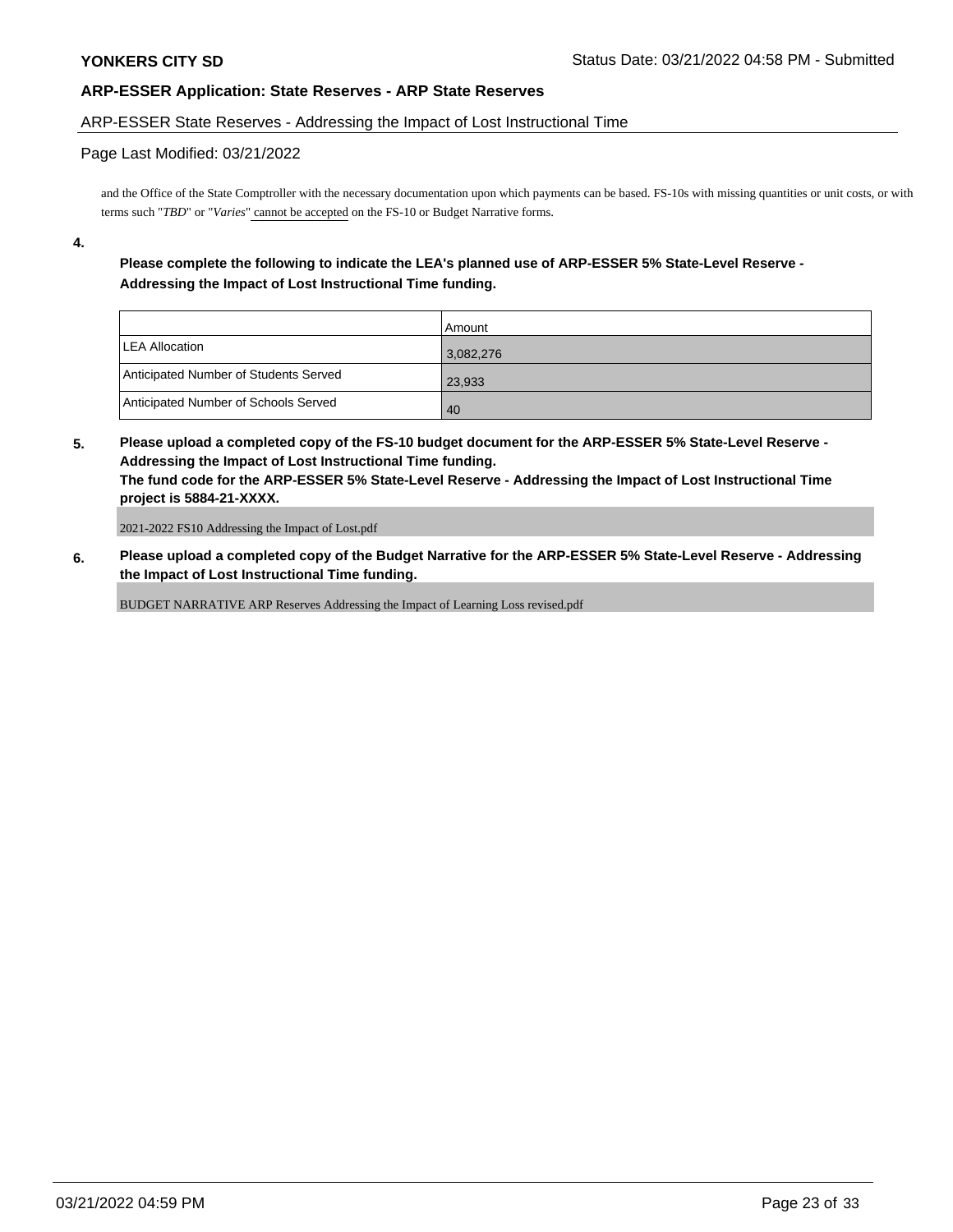ARP-ESSER State Reserves - Comprehensive After School

Page Last Modified: 03/21/2022

## **1% State-Level Reserve - Comprehensive After School: Program Design**

High-quality afterschool programs should have the goal of providing students with important opportunities for academic support and access to enrichment opportunities that help develop social, emotional, and leadership skills. These benefits are particularly important to students from low-income backgrounds, students who are struggling, and students at risk for later academic disengagement. High-quality afterschool programs have demonstrated positive effects on student math and language arts achievement, and programs strongly rooted in the school context can also have a positive impact on school related student outcomes, including greater self-confidence, increased civic engagement, better school attendance, improved high school graduation, and decreased delinquency.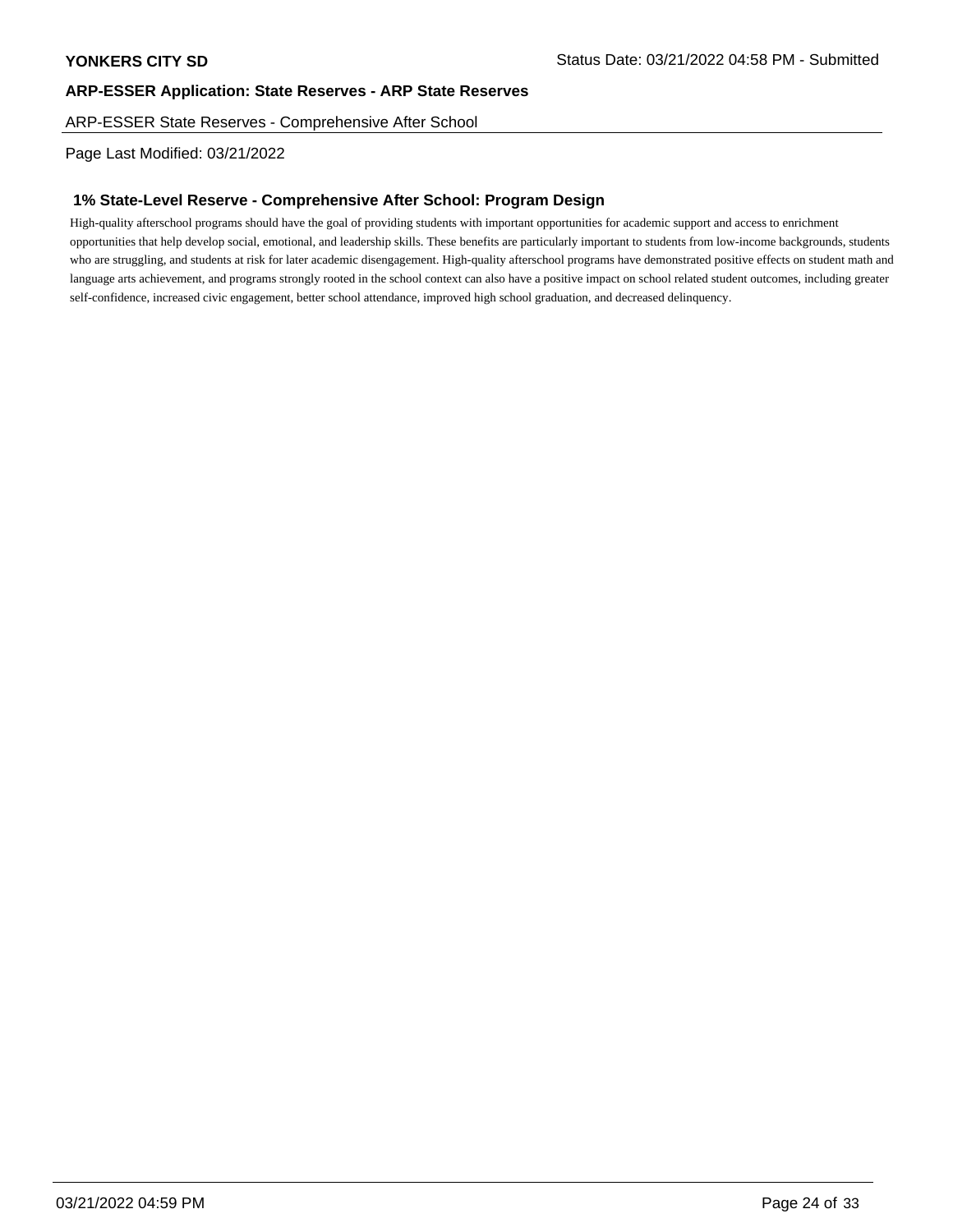#### ARP-ESSER State Reserves - Comprehensive After School

Page Last Modified: 03/21/2022

**1. The interventions implemented through the 1% State-Level Reserve for comprehensive after school programming must be evidence-based and may include innovative approaches to providing instruction to accelerate learning. In the space provided below, please describe how the LEA selected evidence-based interventions that will address identified student needs. Include details about how the planned use of state reserve funds for comprehensive after school programming will be coordinated with and aligned to other initiatives, including other state reserve funds, interventions detailed in the LEA's ARP-ESSER Plan: Part 2, or other LEA initiatives, including those supported by CARES, CRRSA, Title I Part A, IDEA or other fund sources.**

Secondary students, grades 9-12, in the LEA have experienced transformative models of instruction such as hybrid and remote learning during and after school. Data from our formative and summative assessment show that a significant percentage of secondary students are not meeting the grade level or graduation credit requirements. As a result, the LEA will expand learning beyond the regular school day and continue to re-engage secondary students (9-12) in their learning. To create this supportive learning environment and address learning loss, the LEA will offer **YPS UnMasking Learning Loss Programs** to strengthen continuous student improvement using proven strategies and practices to address learning loss at the secondary level in the LEA.

#### **YPS UnMasking Learning Loss Programs**:

- address the academic impact of lost instructional time through the implementation of evidence based interventions
- ensure that the interventions implemented respond to students' social, emotional, mental health and academic needs
- address the disproportionate impact of COVID19 on historically marginalized students including students of color, MLL's, SWD's, twice exceptional, LGBTQ+, homeless, migrant and in foster care (U.S. DOE/OCR).

The LEA's goal is to narrow pandemic achievement gaps affecting our most marginalized subgroups described by the U.S. Department of Education Office for Civil Rights in order to ensure that they are CCCR, College, Career and Civic Ready. To narrow this chasm for secondary school students requires improved attendance, reduction in suspensions, increases to grade level credit accumulation, graduation rates, successful outcomes in our Advanced Placement, International Baccalaureate, and College Link programs as well as matriculation into post-secondary institutions of higher learning. The LEA has identified the core foundational Content Power Standards that students need to know to be successful across each grade level, in Regents courses as well as the importance of SEL, social-emotional learning and supports in a post pandemic school environment. Additionally, there has been intensive professional development leveraging YPS Professional Learning Community structures surrounding evidence based instructional practices via the Plan Do Study Act cycle including integration of multiple instructional technology platforms, inquiry teaching, projectbased learning, Culturally Responsive Education, formative and summative assessments, actionable feedback, content via the Power Standards, accountable talk and additional District Foci.

YPS UnMasking Learning Loss comprehensive **Saturday Academy for Grades 9-12** will address:

- Traditional Credit Recovery
- Regents Readiness
- Civic Readiness Academy
- International Baccalaureate, Advanced Placement and College Link Symposiums
- Inquiry Based Enrichment Programs.

Yonkers Public Schools strategically leverages all sources of funding in order to meet the needs of all our students. ARP funding allows us to provide research-based interventions while we leverage other funding sources to supplement the work. Here are some of the coordinated efforts with other sources of funding.

 Under Title I we provide Professional Development for Reading Teachers and after school programs for students districtwide. In addition, we provide supplemental instructional materials for After School programs for students and purchase supplemental school supplies for displaced students. Title 1 teachers in high schools push into ELA and other content classes to support MLL, SWD and general education students who are in need of multiple supports to narrow the achievement gap exacerbated by the pandemic. Title 1 teachers also provide professional learning sessions during monthly staff meetings to address strategies for reading in the content areas for teachers who work during the Afterschool and Saturday Programs at all 8 high schools.

 The teaching and learning for Multilingual Learners are a priority for YPS. We leverage our Title III funding by providing professional development workshops on research-based strategies for teaching academic content to MLLs and students with disabilities in order to target their academic needs. The funding is also being used to provide additional interventions for MLLS students who are struggling with various Regents exams. These opportunities will allow students who are not on target to graduate with additional review time. This will provide students with the necessary practice to successfully meet graduation requirements. In addition, this funding affords us the opportunity to establish a Saturday SIFE academy for SIFE students currently enrolled in the district to bridge their learning gap. At the secondary level there are a multitude of supports for students in our Bilingual Spanish Program at YMH, our Global Academy at Roosevelt for newcomers as well as our other 6 high schools. ENL teachers push into content classes as well as provide pull out services for students depending on their level. After school programs are supported at YMH and Roosevelt designed to support Regents Content Language Acquisition to narrow the achievement gaps exacerbated by the pandemic as well as continue our ever increasing ENL graduation rates. All ENL students participate in either targeted after school or Saturday instruction to narrow achievement and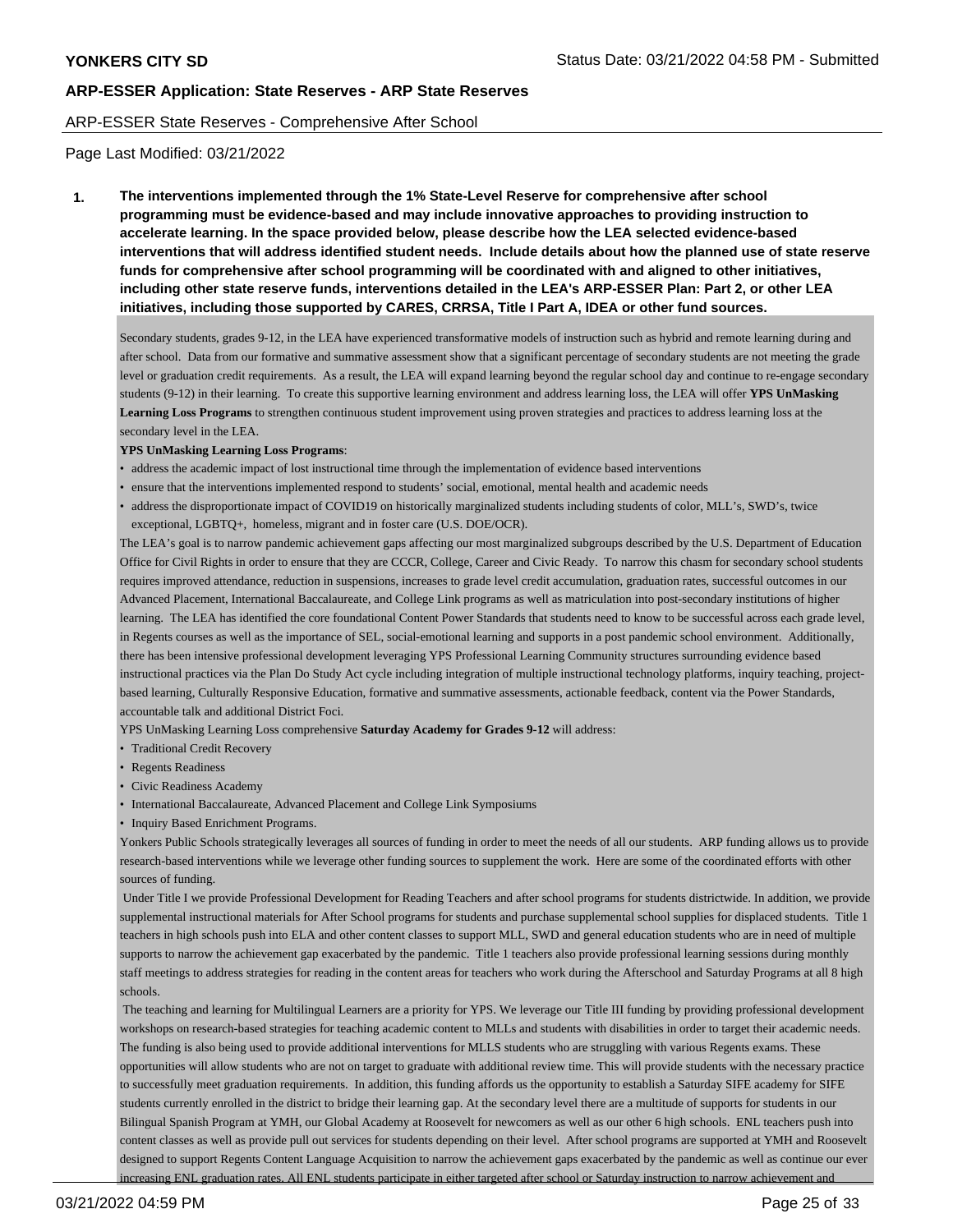### ARP-ESSER State Reserves - Comprehensive After School

### Page Last Modified: 03/21/2022

language acquisition exacerbated by the pandemic to support credit recovery, promotion and graduation initiatives.

 Our Title IV funded programs are designed to address the safety and health of our students as well as to provide a well-rounded education. We are leveraging this funding to design and implement After-School and Saturday programs programs that address learning loss, social emotional support and academic achievement. In addition, we provide professional development for our Art/Music teachers which provides so many rich opportunities for our students to flourish and expand their talents. Title IV funds are utilized at the secondary level to narrow both the achievement gap across all content areas as well as provide SEL supports exacerbated by the pandemic. Our 8 high schools offer a combination of after school and Saturday Programs that incorporate a MTSS for academic and social emotional impacts of the pandemic resulting in credit accumulation, promotion and 4, 5 and 6 year graduation..

 We have also leveraged IDEA funds to provide a plethora of pupil supports in all of our secondary schools that provide a variety of personnel including in class and pull out services aligned with student IEP's. Our high schools provide services to student along the continuum. In class supports include assisting our students who are differently abled to access the curriculum and/or compensate for learning loss associated with the impact of the COVID-19 pandemic during both afterschool and Saturday programs in all our high schools for both academic and social emotional achievement gaps exacerbated by the pandemic. Additional full time pupil and academic titles support teachers in the instructional process, reinforcing instruction to individual or small groups of students in a classroom environment in order to meet goals outlined in student IEP's. Classroom aides assist in the preparation of instructional materials and implementation of lesson plans and provide routine support. They will support the students with academic and/or physical needs for students to access the rigors of the curriculum being taught. They will attend to the details to accurately track the progress of the student under their supervision and discuss them with the teachers and the families. Additional pupil support titles provide a variety of services outlined by student IEP's to narrow achievement, social emotional, behavioral and therapies exacerbated by the pandemic.

**2. In the chart below, please provide additional information about the planned evidence-interventions that have been selected to address the impacts of lost instructional time. For each row, please select a planned intervention from the drop-down menu or select "Other Evidence-Based Intervention" as needed. For each planned intervention, indicate the amount of ARP State-Reserve funding that will be invested, the grade levels to be served, targeted student groups to be served, and a detailed description of the specific activities that will be implemented. Please add rows as necessary to reflect the district's entire plan for the use of State-Reserve funds to address the impact of lost instructional time.**

| Planned<br>(3)<br>Intervention(s)                                    | Grade<br>Investment<br>Levels<br>Served                                                 | <b>Student Groups</b>                                                                                                                                                                                                                                                                                                                                                                                               | Detailed Description of Planned Intervention                                                                                                                                                                                                                                                                                                                                                                                                                                                                                                                                                                                                                                                                                                                                                                                                                                                                                                                                                                                                                                                                                                        |  |
|----------------------------------------------------------------------|-----------------------------------------------------------------------------------------|---------------------------------------------------------------------------------------------------------------------------------------------------------------------------------------------------------------------------------------------------------------------------------------------------------------------------------------------------------------------------------------------------------------------|-----------------------------------------------------------------------------------------------------------------------------------------------------------------------------------------------------------------------------------------------------------------------------------------------------------------------------------------------------------------------------------------------------------------------------------------------------------------------------------------------------------------------------------------------------------------------------------------------------------------------------------------------------------------------------------------------------------------------------------------------------------------------------------------------------------------------------------------------------------------------------------------------------------------------------------------------------------------------------------------------------------------------------------------------------------------------------------------------------------------------------------------------------|--|
| 616,473<br>Curriculum-<br>Aligned<br>Enrichment<br><b>Activities</b> | Primar<br>□<br>y<br>Elemen<br>□<br>tary<br>Middle<br>□<br>School<br>High<br>☑<br>School | <b>All Students</b><br>$\Box$<br><b>Students with Disabilities</b><br>⊽<br><b>English Learners</b><br>$\overline{\mathbf{v}}$<br><b>Students Experiencing</b><br>☑<br><b>Homelessness</b><br><b>Students in Foster Care</b><br>о<br><b>Migratory Students</b><br>п<br>Students Involved with the<br>$\Box$<br>Juvenile Justice System<br><b>Other Underserved</b><br>⊽<br><b>Students</b><br>None of the Above<br>П | Students will be able to accelerate in these<br>programs including Advanced Placement, College<br>Link, and IB programs. Students will gain content<br>and skill mastery through a deeper study in both<br>programs under the guidance of trained, certified AP<br>and IB teachers. Through this enrichment program<br>students will be able to master the advanced skills<br>and content necessary to master the summative<br>assessments resulting in IB and AP designations<br>and potentially college credits. This will also advance<br>their matriculation into higher education institutions.<br>The Civic Readiness program is a new NYSED<br>program connected firmly to college, careers and<br>civic education. Through enrichment activities,<br>students will be part of the inquiry and service<br>learning programs resulting in a specialized NYSED-<br>recognized designation on their transcripts. The<br>Yonkers Public Schools is part of the pilot cohort in<br>the state and this enrichment program will allow<br>students to delve much more deeply into inquiry and<br>experiential learning to supplement their classroom |  |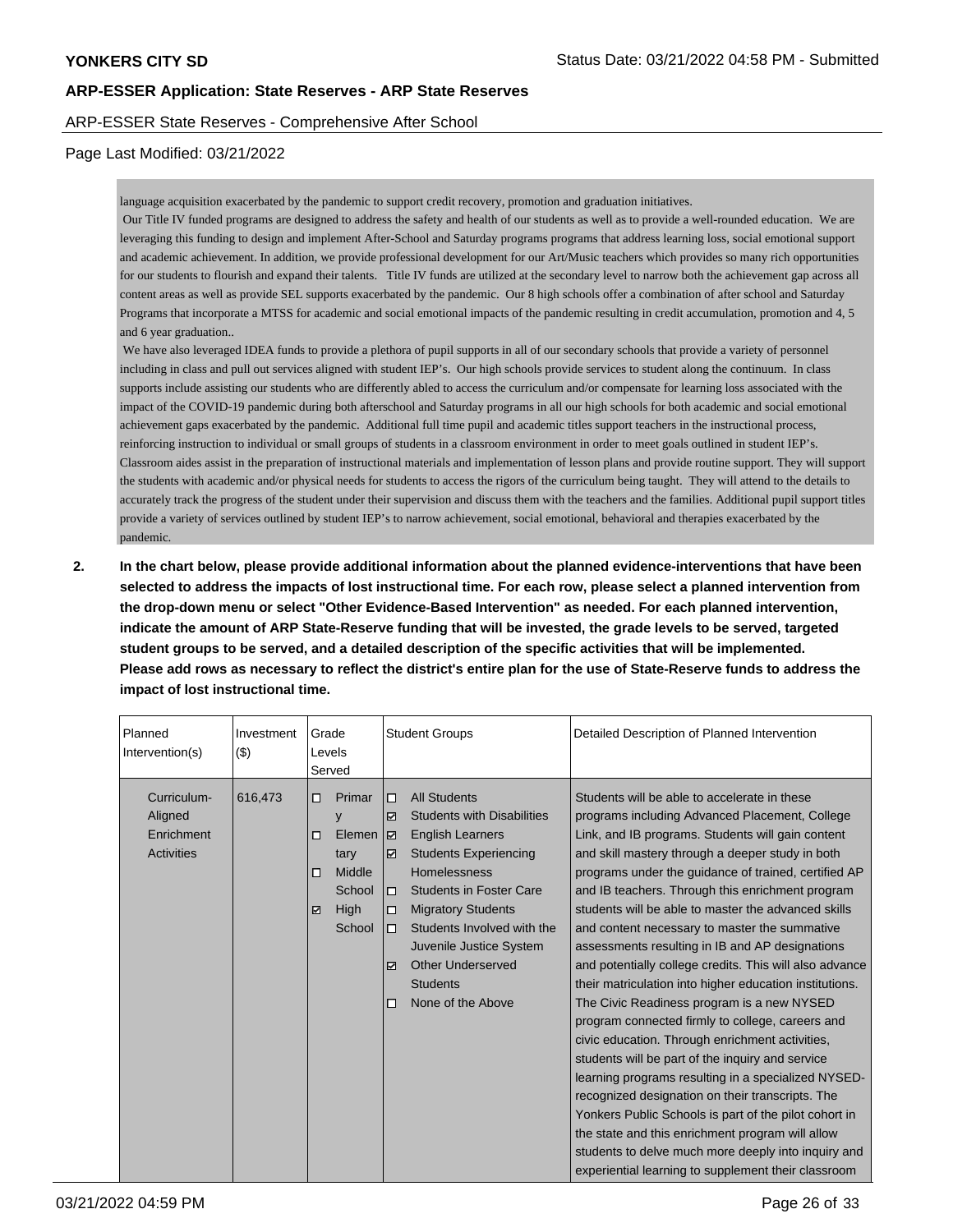#### ARP-ESSER State Reserves - Comprehensive After School

Page Last Modified: 03/21/2022

| Planned<br>Intervention(s) | l Investment<br>$($ \$ | <b>I</b> Grade<br>Levels<br>Served | <b>Student Groups</b> | Detailed Description of Planned Intervention |
|----------------------------|------------------------|------------------------------------|-----------------------|----------------------------------------------|
|                            |                        |                                    |                       | experiences.                                 |

**3. In the space provided below, please describe how the LEA will monitor and evaluate the effectiveness of selected comprehensive after school programming/strategies to ensure that the interventions implemented respond to students' social, emotional, mental health, and academic needs. Provide details about how changes to the program plan (such as changes in identified areas of need or supports provided to students) will be communicated to stakeholders.**

PowerSchool is the student management system utilized by the LEA. Students who participated in comprehensive **Saturday Academy for Grades 9- 12** will be flagged. Students who participated in the program will have data sets created by the LEA's **Department of Research, Evaluation and Reporting** to determine the following:

- Impact on daily attendance rates
- Credit accumulation
- Passing of courses needed for promotion or graduation
- Scores on Regents Examinations
- Scores on AP & IB Examinations
- Grades in College Link Courses

All information related to Secondary After School and Saturday Programs are advertised on the District Website, Individual HS Website, Pamphlet, Connect Ed's, Brochures, Black Board Connect Messages, PTA meetings, Counselor/parent/student meetings, Grade Level Meetings at each HS with counselor and AP, Registration leveraging SIS system, TEAMS and QR code due to pandemic

## **1% State-Level Reserve - Comprehensive After School: Fiscal Information**

LEAs are *REQUIRED* to send signed (blue ink) originals and two hard copies of each FS-10 Budget Form to:

 *Office of ESSA-Funded Programs – Rm 320 EB RE: ARP-ESSER Application - State Reserves New York State Education Department 89 Washington Avenue Albany, NY 12234*

Please refer to the Documents Panel section located along the left side of the application for FS-10 budget forms, and use the following budget code: 5883-21-XXXX.

*PLEASE NOTE* - the FS-10 and Budget Narrative are used to provide NYSED with a specific itemization of proposed project expenditures and to provide NYSED and the Office of the State Comptroller with the necessary documentation upon which payments can be based. FS-10s with missing quantities or unit costs, or with terms such "*TBD*" or "*Varies*" cannot be accepted on the FS-10 or Budget Narrative forms.

**Please complete the following to indicate the LEA's planned use of the ARP-ESSER 1% State-Level Reserve - Comprehensive After School funding.**

|                                       | l Amount |
|---------------------------------------|----------|
| LEA Allocation                        | 616,473  |
| Anticipated Number of Students Served | 1,800    |
| Anticipated Number of Schools Served  | 40       |

**<sup>4.</sup>**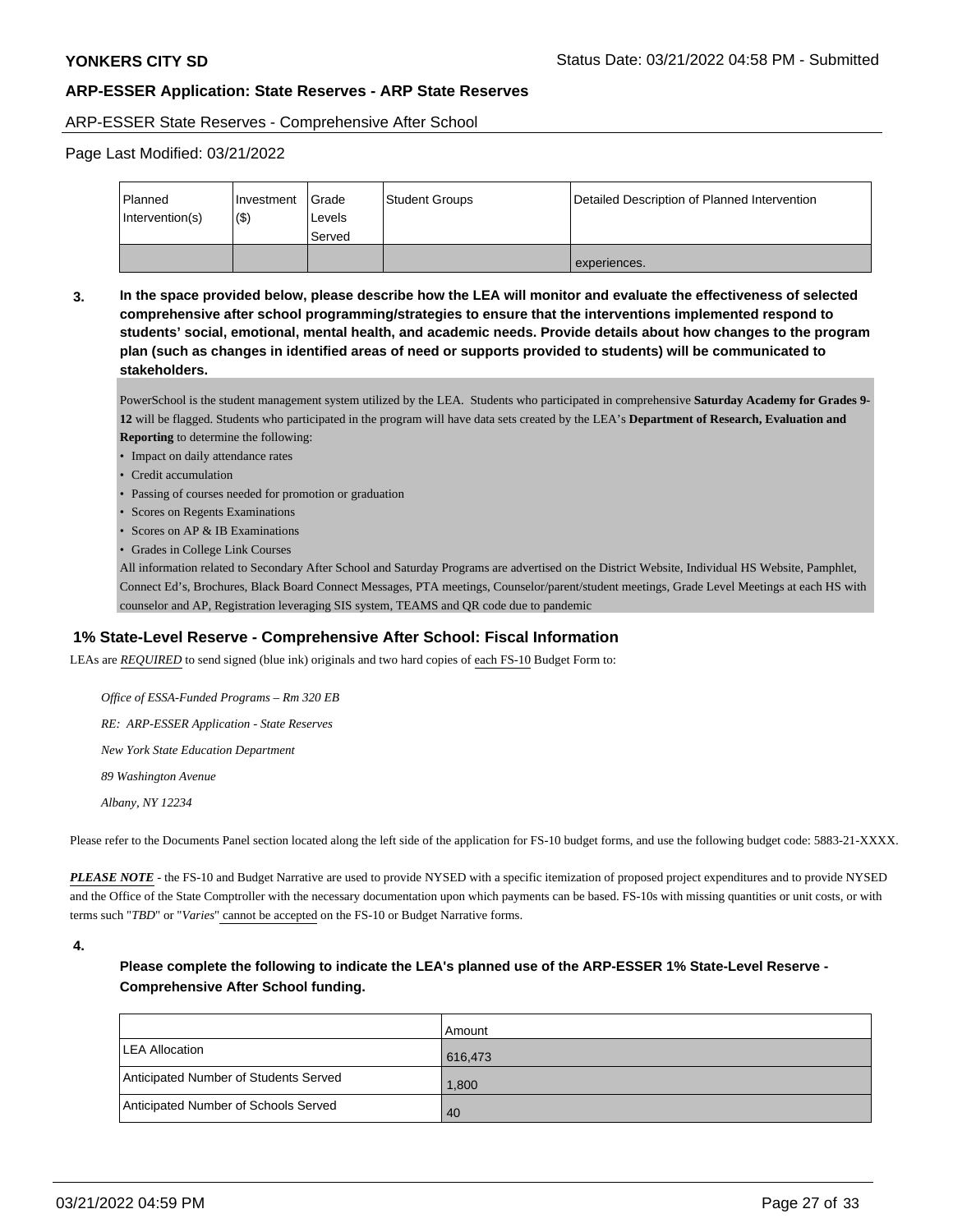ARP-ESSER State Reserves - Comprehensive After School

Page Last Modified: 03/21/2022

**5. Please upload a completed and signed copy of the FS-10 Budget for the ARP-ESSER 1% State-Level Reserve - Comprehensive After School funding.**

**The fund code for the1% State-Level Reserve - Comprehensive After School project is 5883-21-XXXX.**

2021-2022 FS10 Comprehensive After School.pdf

**6. Please upload a completed copy of the Budget Narrative for the ARP-ESSER 1% State-Level Reserve - Comprehensive After School funding.**

BUDGET NARRATIVE ARP Reserves Comprehensive After School revised.pdf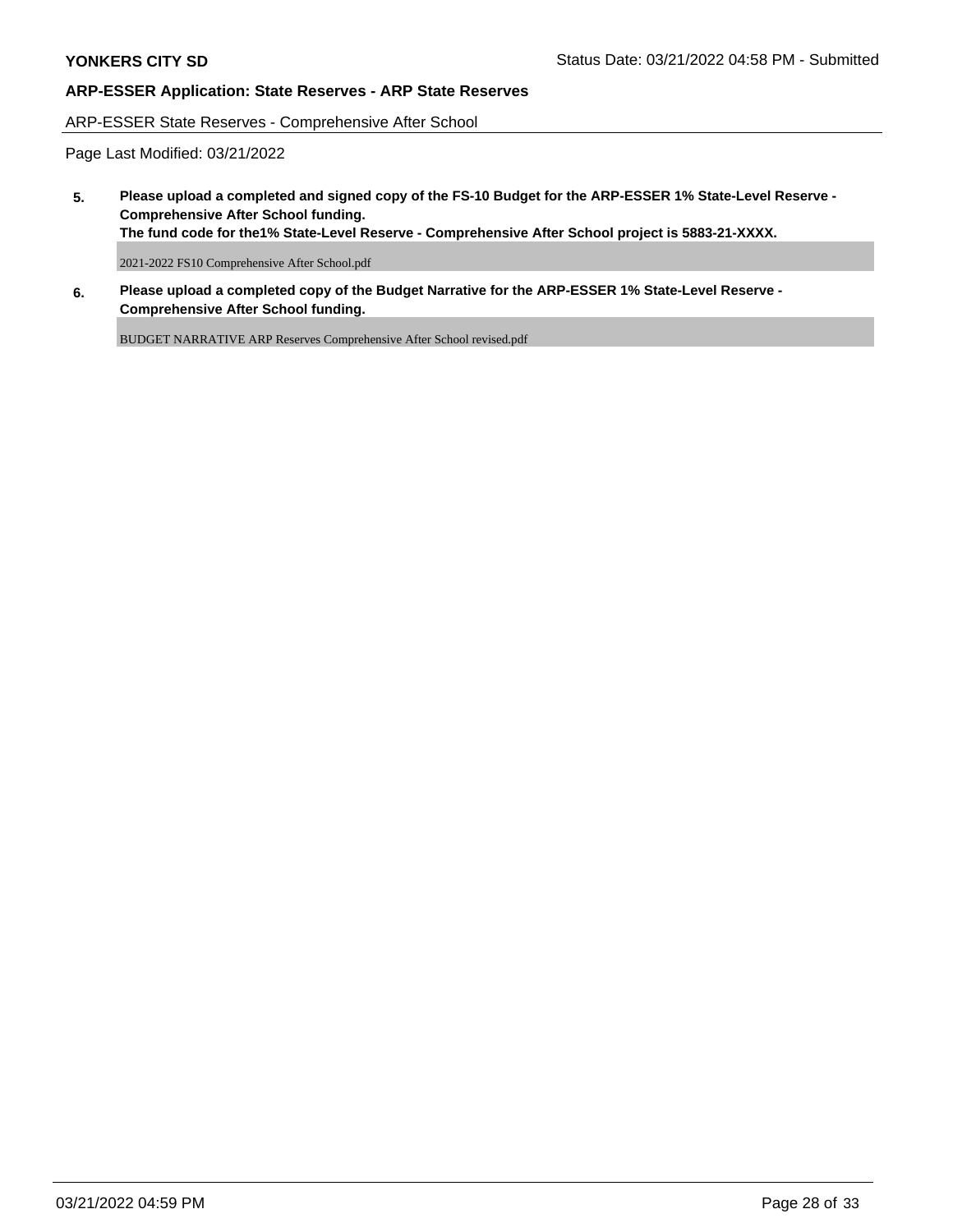ARP-ESSER State Reserves - Summer Learning and Enrichment

Page Last Modified: 03/21/2022

## **1% State-Level Reserve - Summer Learning and Enrichment: Program Design**

Summer learning programs can offer another opportunity to accelerate learning, especially for those students most impacted by disruptions to learning during the school year. Schools and districts should design programs that work best in the local context and reflect the characteristics that evidence suggests lead to successful summer programs. These characteristics include: programs are voluntary, full-day lasting five to six weeks, include three hours of language arts and mathematics taught by a certified teacher each day, and include enrichment activities and experiences. Research points to the potentially positive benefits of strong summer programs. A longitudinal study of summer programs showed students who participated in the summer programs that were reviewed received some benefits in mathematics; however, students with high rates of attendance who attended programs for consecutive summers experienced the greatest learning gains. The amount and quality of instruction influenced the academic benefit, with the highest benefits to students attending programs with high-quality instruction provided by a certified teacher and high academic time on task.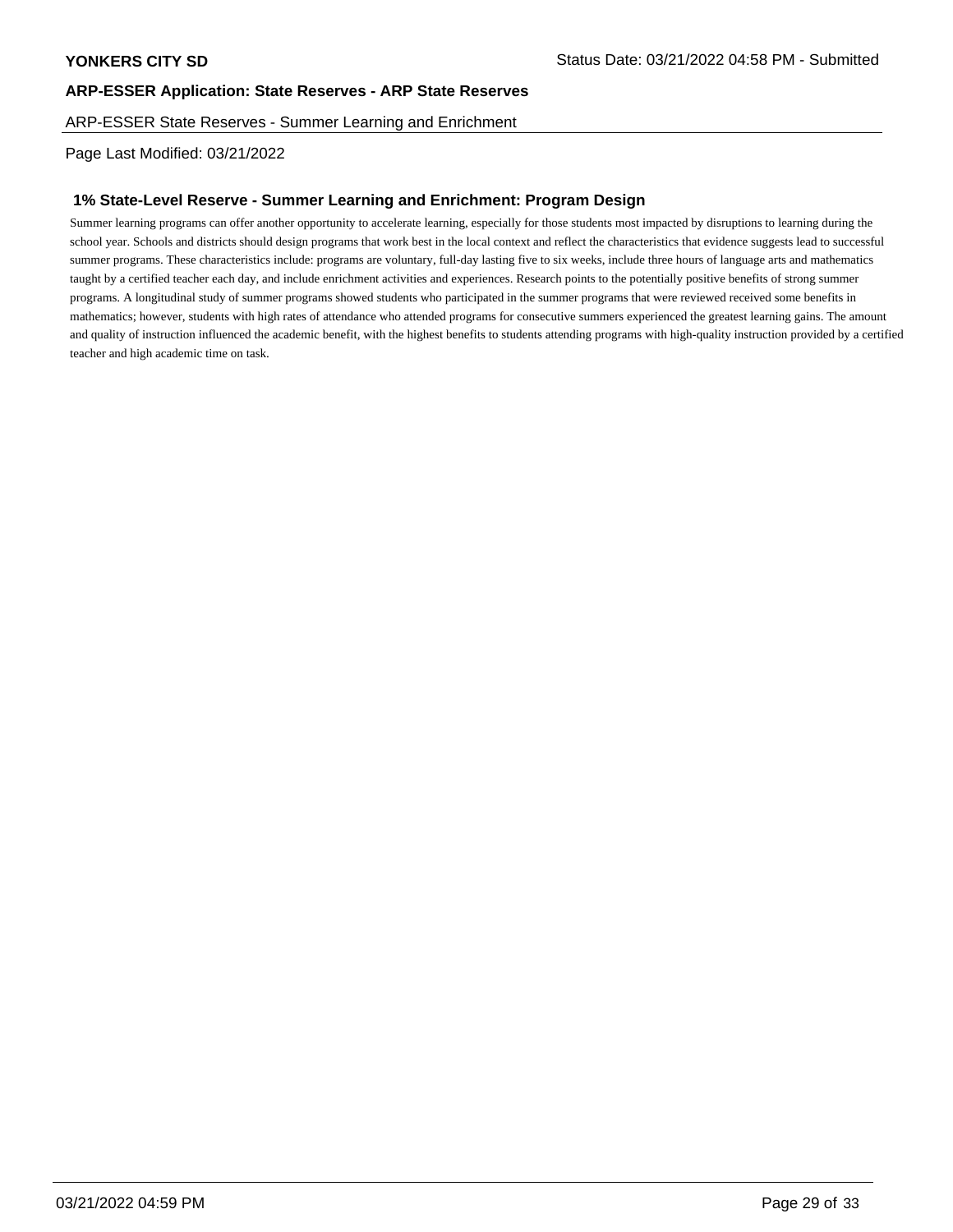#### ARP-ESSER State Reserves - Summer Learning and Enrichment

Page Last Modified: 03/21/2022

**1. The interventions implemented through the 1% State-Level Reserve for summer learning and enrichment must be evidence-based and may include innovative approaches to providing instruction to accelerate learning. In the space provided below, please describe how the LEA selected evidence-based interventions that will address identified student needs. Include details about how the planned use of state reserve funds for summer learning and enrichment will be coordinated with and aligned to other initiatives, including other state reserve funds, interventions detailed in the LEA's ARP-ESSER Plan: Part 2, or other LEA initiatives, including those supported by CARES, CRRSA, Title I Part A, IDEA or other fund sources.**

Secondary students, grades 7-12, in the LEA have experienced transformative models of instruction such as hybrid and remote learning during and after school as well as in the summer. Data from our formative and summative assessment show that a significant percentage of secondary students are not meeting the grade level. As a result, the LEA will offer summer credit recovery and enrichment engage secondary students in their learning and attainment of graduation requirements. To create this supportive learning environment and address learning loss, the LEA will offer **Secondary Summer School Programs for Grades 7-12** to strengthen continuous student improvement using proven strategies and practices to address learning loss at the secondary level in YPS.

The LEA's summer programs are an opportunity to:

- address the academic impact of lost instructional time through the implementation of evidence-based interventions
- ensure that the interventions implemented respond to students' social, emotional, mental health and academic needs
- address the disproportionate impact of COVID19 on historically marginalized students including students of color, MLL's, SWD's, twice exceptional, LGBTQ+, homeless, migrant and in foster care (U.S. DOE/OCR).

The LEA goal is to narrow pandemic achievement gaps affecting our most marginalized subgroups described by the U.S. Department of Education Office for Civil Rights in order to ensure that they are CCCR, College, Career and Civic Ready. To that end the District has earmarked to narrow this chasm for secondary school students (7-12) and results in data that reflects improved attendance, reduction in suspensions, increases to grade level credit accumulation, graduation rates, successful outcomes in our Advanced Placement, International Baccalaureate, and College Link programs as well as matriculation into post-secondary institutions of higher learning. The LEA has identified the core foundational Content Power Standards that students need to know to be successful across each grade level, in Regents courses as well as the importance of SEL, social-emotional learning and supports in a post pandemic school environment. Additionally there has been intensive professional development leveraging YPS Professional Learning Community structures surrounding evidence based instructional practices via the Plan Do Study Act cycle including integration of multiple instructional technology platforms, inquiry teaching, project based learning, Culturally Responsive Education, formative and summative assessments, actionable feedback, content via the Power Standards, accountable talk and additional District Foci. The Secondary Summer Program refined curricula needs in a post pandemic program to ensure that it is culturally responsive, and reflects our academically, linguistically racially, ethnically and socially heterogeneous classrooms.

The LEA's **Secondary Summer Programs for Grades 7-12** will include:

- Credit Recovery Program (grades 9-12),
- Secondary Summer Enrichment Academies (grades 9-12)
- Middle Years Enrichment Academies (grades 6-8).

Summer Learning and Enrichment Programs address academic, linguistic, racial, ethnic and socially heterogenous classrooms immersed in culturally responsive practices including:

- Traditional Credit Recovery
- Secondary Summer Enrichment Academies
- IB & AP Symposiums
- Regents Readiness
- Seal of Civic Readiness Academy
- Yonkers History Project
- Middle Year Literacy and Numeracy Camps

Yonkers Public Schools strategically leverages all sources of funding in order to meet the needs of all our students. ARP funding allows us to provide research-based interventions while we leverage other funding sources to supplement the work. Here are some of the coordinated efforts with other sources of funding.

 Under Title I we provide Professional Development for Reading Teachers and after school programs for students districtwide. In addition, we provide supplemental instructional materials for After School programs for students and purchase supplemental school supplies for displaced students. Title 1 teachers in high schools push into ELA and other content classes to support MLL, SWD and general education students who are in need of multiple supports to narrow the achievement gap exacerbated by the pandemic. Title 1 teachers also provide professional learning sessions during monthly staff meetings to address strategies for reading in the content areas.

The teaching and learning for Multilingual Learners are a priority for YPS. We leverage our Title III funding by providing professional development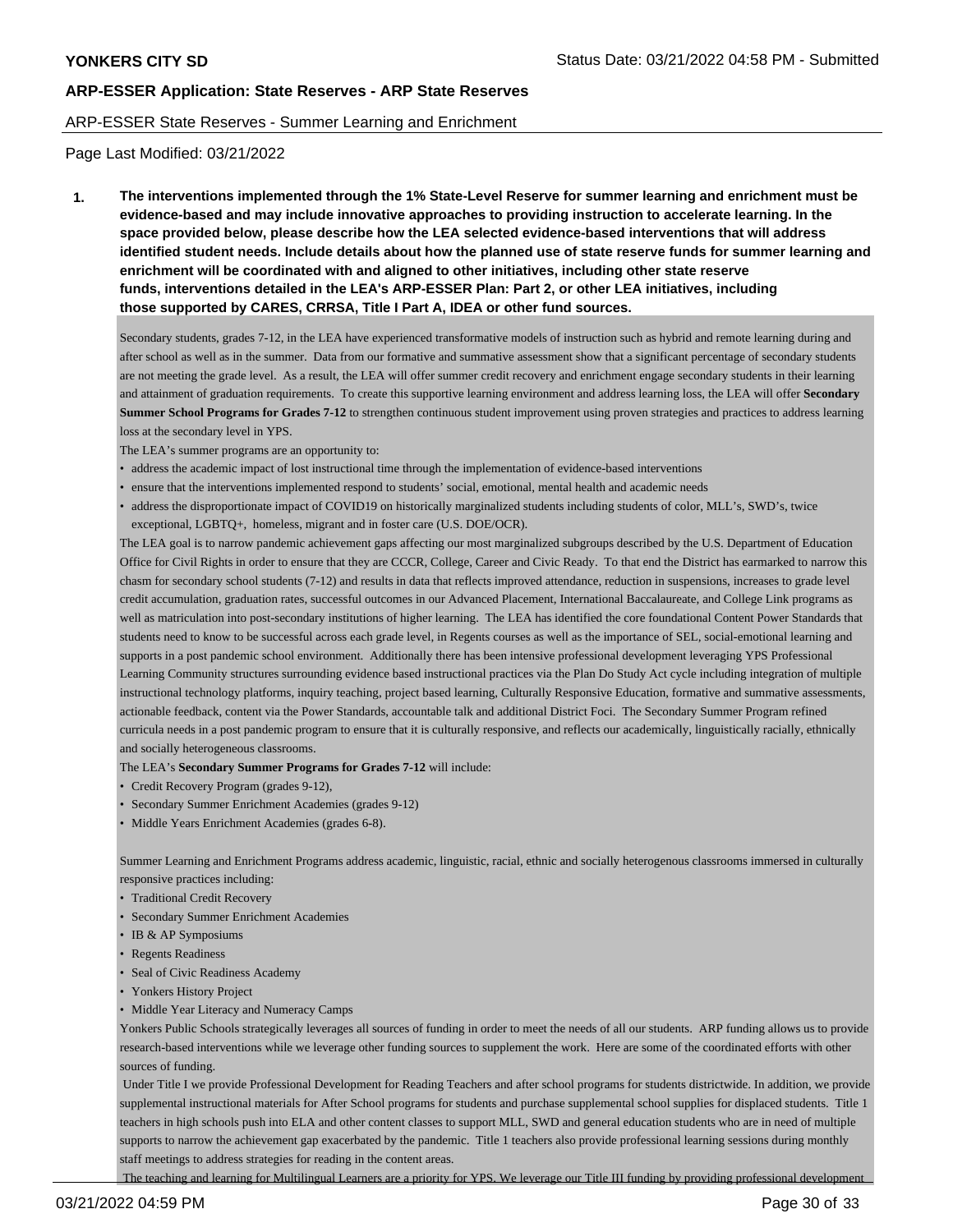### ARP-ESSER State Reserves - Summer Learning and Enrichment

#### Page Last Modified: 03/21/2022

workshops on research-based strategies for teaching academic content to MLLs and students with disabilities in order to target their academic needs. The funding is also being used to provide additional interventions for MLLS students who are struggling with various Regents exams. These opportunities will allow students who are not on target to graduate with additional review time. This will provide students with the necessary practice to successfully meet graduation requirements. In addition, this funding affords us the opportunity to establish a Saturday SIFE academy for SIFE students currently enrolled in the district to bridge their learning gap. At the secondary level there are a multitude of supports for students in our Bilingual Spanish Program at YMH, our Global Academy at Roosevelt for newcomers as well as our other 6 high schools. ENL teachers push into content classes as well as provide pull out services for students depending on their level. After school programs are supported at YMH and Roosevelt designed to support Regents Content Language Acquisition to narrow the achievement gaps exacerbated by the pandemic as well as continue our ever increasing ENL graduation rates.

 Our Title IV funded programs are designed to address the safety and health of our students as well as to provide a well-rounded education. We are leveraging this funding to design and implement After-School programs that address learning loss, social emotional support and academic achievement. In addition, we provide professional development for our Art/Music teachers which provides so many rich opportunities for our students to flourish and expand their talents. Title IV funds are utilized at the secondary level to narrow both the achievement gap across all content areas as well as provide SEL supports exacerbated by the pandemic. Our 8 high schools offer a combination of after school and Saturday Programs that incorporate a MTSS for academic and social emotional impacts of the pandemic.

 We have also leveraged IDEA funds to provide a plethora of pupil supports in all of our secondary schools that provide a variety of personnel including in class and pull out services aligned with student IEP's. Our high schools provide services to student along the continuum. In class supports include assisting our students who are differently abled to access the curriculum and/or compensate for learning loss associated with the impact of the COVID-19 pandemic during both afterschool and Saturday programs in all our high schools for both academic and social emotional achievement gaps exacerbated by the pandemic. Additional full time pupil and academic titles support teachers in the instructional process, reinforcing instruction to individual or small groups of students in a classroom environment in order to meet goals outlined in student IEP's. Classroom aides assist in the preparation of instructional materials and implementation of lesson plans and provide routine support. They will support the students with academic and/or physical needs for students to access the rigors of the curriculum being taught. They will attend to the details to accurately track the progress of the student under their supervision and discuss them with the teachers and the families. Additional pupil support titles provide a variety of services outlined by student IEP's to narrow achievement, social emotional, behavioral and therapies exacerbated by the pandemic.

**2. In the chart below, please provide additional information about the planned evidence-based interventions that have been selected to address the impacts of lost instructional time. For each row, please select a planned intervention from the drop-down menu or select "Other Evidence-Based Intervention" as needed. For each planned intervention, indicate the amount of ARP State-Reserve funding that will be invested, the grade levels to be served, targeted student groups to be served, and a detailed description of the specific activities that will be implemented. Please add rows as necessary to reflect the district's entire plan for the use of State-Reserve funds to address the impact of lost instructional time.**

| Planned           | Investment | Grade  |        |                         | <b>Student Groups</b>             | Detailed Description of Planned Intervention             |
|-------------------|------------|--------|--------|-------------------------|-----------------------------------|----------------------------------------------------------|
| Intervention(s)   | $($ \$)    |        | Levels |                         |                                   |                                                          |
|                   |            |        | Served |                         |                                   |                                                          |
| Curriculum-       | 201,722    | $\Box$ | Primar | $\Box$                  | <b>All Students</b>               | Students in the summer middle school academies           |
| Aligned           |            |        | v      | $\blacktriangledown$    | <b>Students with Disabilities</b> | will be involved in inquiry-based learning activities in |
| Enrichment        |            | $\Box$ | Elemen | IЙ                      | <b>English Learners</b>           | order to increase higher order thinking skills           |
| <b>Activities</b> |            |        | tary   | $\overline{\mathbf{v}}$ | <b>Students Experiencing</b>      | including problem solving, critical thinking and         |
|                   |            | $\Box$ | Middle |                         | <b>Homelessness</b>               | creating solutions to real-world problems. Through       |
|                   |            |        | School | $\Box$                  | <b>Students in Foster Care</b>    | inquiry-based learning (IBL), the curriculum connects    |
|                   |            | ☑      | High   | $\Box$                  | <b>Migratory Students</b>         | academic content to issues and problems in the           |
|                   |            |        | School | $\Box$                  | Students Involved with the        | outside world, helping students to see the               |
|                   |            |        |        |                         | Juvenile Justice System           | connections between their schoolwork and college         |
|                   |            |        |        | $\overline{\mathbf{v}}$ | <b>Other Underserved</b>          | and careers. Because IBL is also ground in students'     |
|                   |            |        |        |                         | <b>Students</b>                   | lived experiences, the enrichment activities are both    |
|                   |            |        |        | П                       | None of the Above                 | culturally responsive and integrate social emotional     |
|                   |            |        |        |                         |                                   | learning. Students' past and present experiences are     |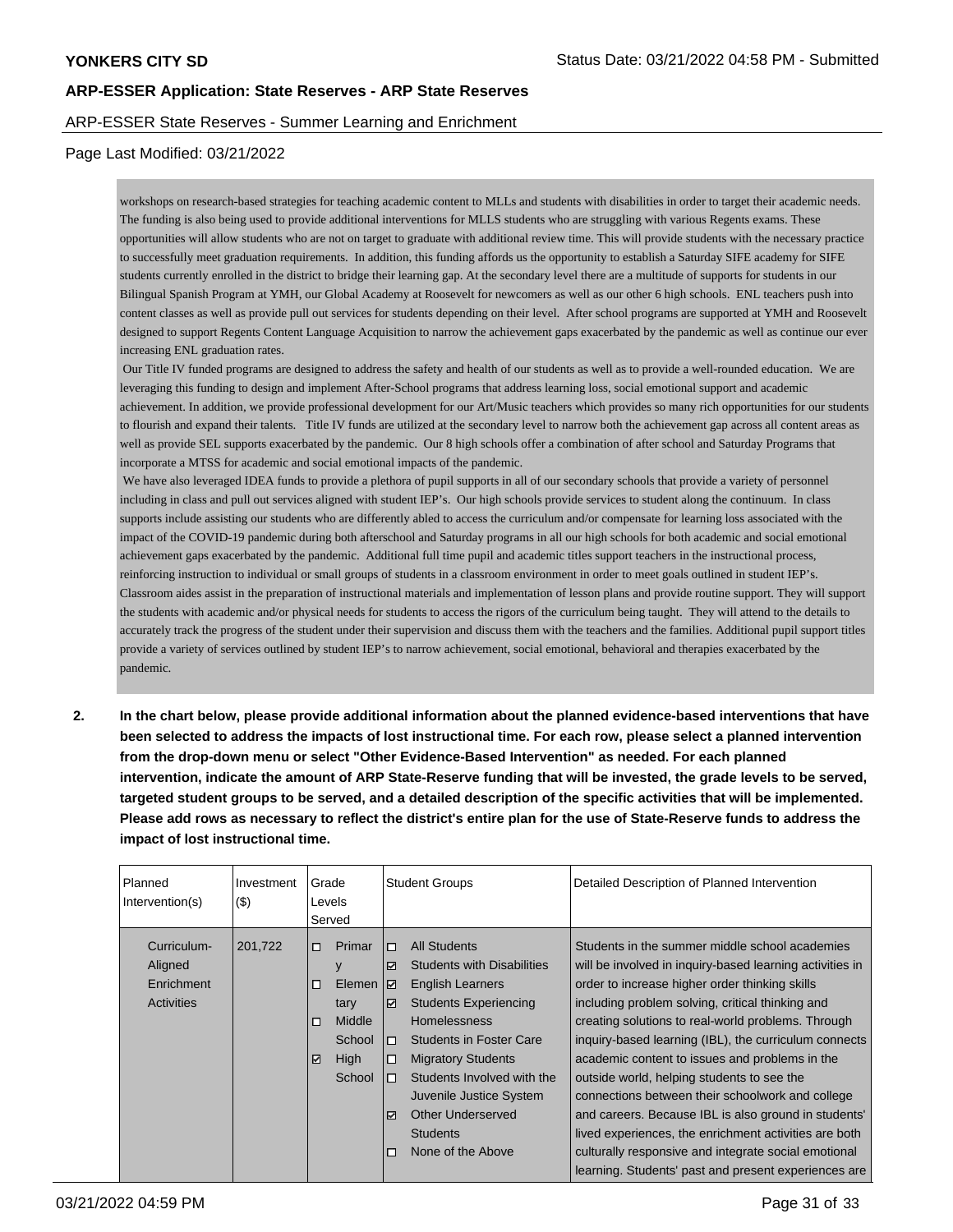### ARP-ESSER State Reserves - Summer Learning and Enrichment

Page Last Modified: 03/21/2022

| Planned<br>Intervention(s)                 | Investment<br>(3) | Grade<br>Levels<br>Served |                                                                     | <b>Student Groups</b>                                              |                                                                                                                                                                                                                                                                                                                                        | Detailed Description of Planned Intervention                                                                                                                                                                                                                                                                                                                                                                                                                                                                                                                                                                                                                 |  |
|--------------------------------------------|-------------------|---------------------------|---------------------------------------------------------------------|--------------------------------------------------------------------|----------------------------------------------------------------------------------------------------------------------------------------------------------------------------------------------------------------------------------------------------------------------------------------------------------------------------------------|--------------------------------------------------------------------------------------------------------------------------------------------------------------------------------------------------------------------------------------------------------------------------------------------------------------------------------------------------------------------------------------------------------------------------------------------------------------------------------------------------------------------------------------------------------------------------------------------------------------------------------------------------------------|--|
|                                            |                   |                           |                                                                     |                                                                    |                                                                                                                                                                                                                                                                                                                                        | foundational to standards-based, inquiry learning.<br>The middle school academies connect the Next<br>Generation Learning Standards in all 4 major<br>academic content areas to the research-based<br>project work.                                                                                                                                                                                                                                                                                                                                                                                                                                          |  |
| <b>High Dosage</b><br>Tutoring<br>Programs | 414,751           | $\Box$<br>O<br>□□<br>☑    | Primar<br>y<br>Elemen<br>tary<br>Middle<br>School<br>High<br>School | □<br>☑<br>I☑<br>⊽<br>□<br>□<br>$\Box$<br>$\blacktriangledown$<br>□ | <b>All Students</b><br><b>Students with Disabilities</b><br><b>English Learners</b><br><b>Students Experiencing</b><br><b>Homelessness</b><br><b>Students in Foster Care</b><br><b>Migratory Students</b><br>Students Involved with the<br>Juvenile Justice System<br><b>Other Underserved</b><br><b>Students</b><br>None of the Above | Through the high school summer program, students<br>receive daily standards-based instruction and guided<br>practice in order to master the content and skills<br>necessary to meet the learning objectives of<br>required high school courses. The summer program<br>provides the ability for students to master skills and<br>content in order to recover credit towards high<br>school graduation. The summer program provides a<br>supportive environment for students to work with<br>teachers and each other for continuous improvement<br>and with a focus on high school graduation as well<br>as obtaining college and career skills and aptitudes. |  |

**3. In the space provided below, please describe how the LEA will monitor and evaluate the effectiveness of selected summer learning and enrichment strategies to ensure that the interventions implemented respond to students' social, emotional, mental health, and academic needs. Provide details about how changes to the program plan (such as changes in identified areas of need or supports provided to students) will be communicated to stakeholders.**

PowerSchool is the student management system utilized by the LEA. Students in grades 7-12 who participated in comprehensive **Secondary Summer School Programs for Grades 7-12** will be flagged. Students who participated in the program will have data sets created by **Department Research, Evaluation and Reporting** to determine the following:

- Credit accumulation for graduation requirements
- Passing of courses needed for promotion or graduation
- Scores on Regents Examinations
- Scores on AP & IB Examinations
- Grades in College Link Courses
- Impact on daily attendance rates
- Participation in Honor Roll by marking period
- Performance Level 1-4 on NYSED 3-8 examinations in Math & ELA.

All information related to Summer Programs are advertised on the District Website, Individual HS Website, Pamphlet, Connect Ed's, Brochures, Black Board Connect Messages, PTA meetings, Counselor/parent/student meetings, Grade Level Meetings at each HS with counselor and AP, Registration leveraging SIS system, TEAMS and QR code due to pandemic.

## **1% State-Level Reserve - Summer Learning and Enrichment: Fiscal Information**

LEAs are *REQUIRED* to send signed (blue ink) originals and two hard copies of each FS-10 Budget Form to:

 *Office of ESSA-Funded Programs – Rm 320 EB*

 *RE: ARP-ESSER Application - State Reserves*

 *New York State Education Department*

 *89 Washington Avenue*

 *Albany, NY 12234*